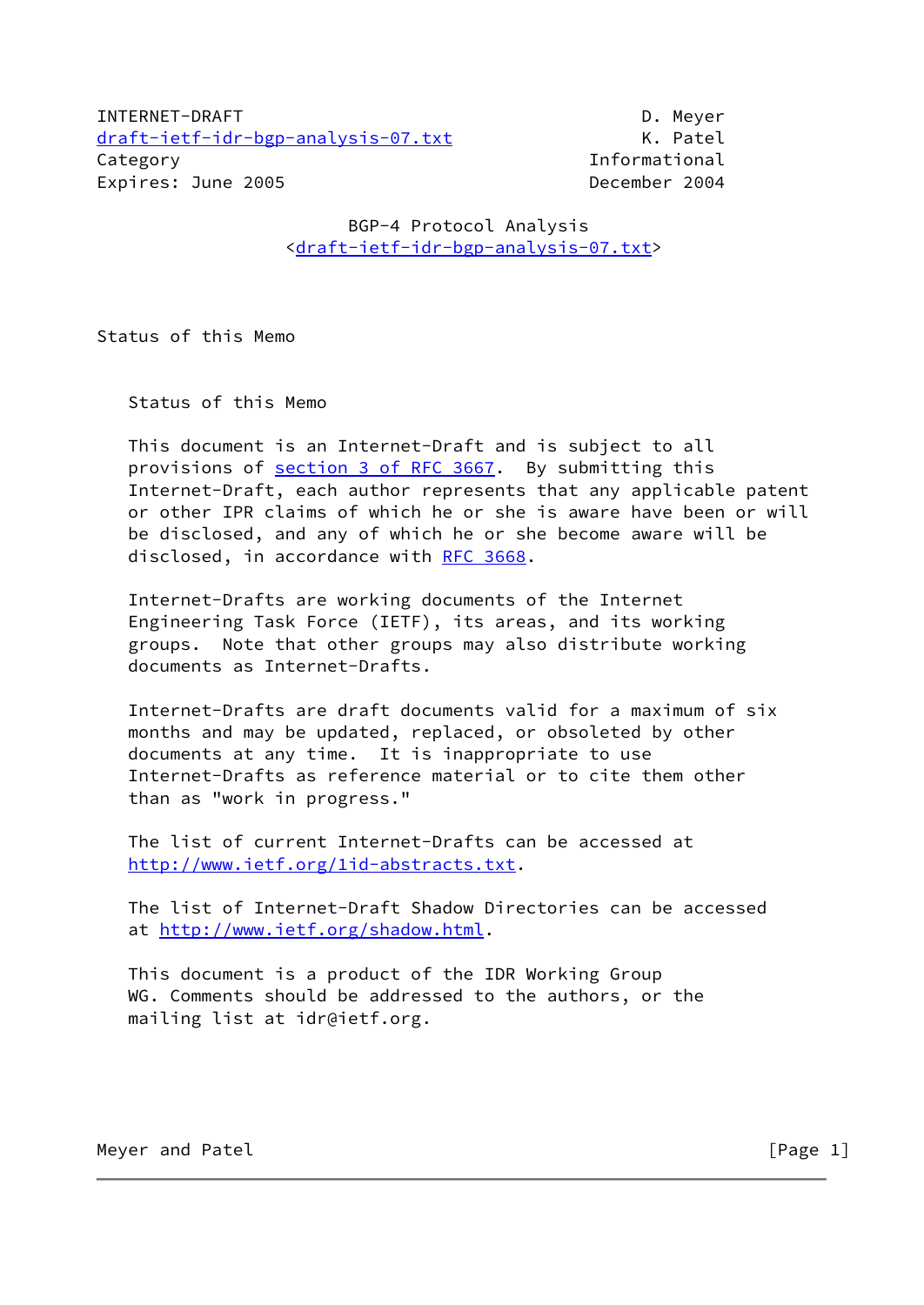Copyright Notice

Copyright (C) The Internet Society (2004). All Rights Reserved.

### Abstract

 The purpose of this report is to document how the requirements for advancing a routing protocol from Draft Standard to full Standard have been satisfied by Border Gateway Protocol version 4 (BGP-4).

 This report satisfies the requirement for "the second report", as described in Section [6.0 of \[RFC1264\]](https://datatracker.ietf.org/doc/pdf/rfc1264#section-6.0). In order to fulfill the requirement, this report augments  $[RECI774]$  and summarizes the key features of BGP-4 protocol, and analyzes the protocol with respect to scaling and performance.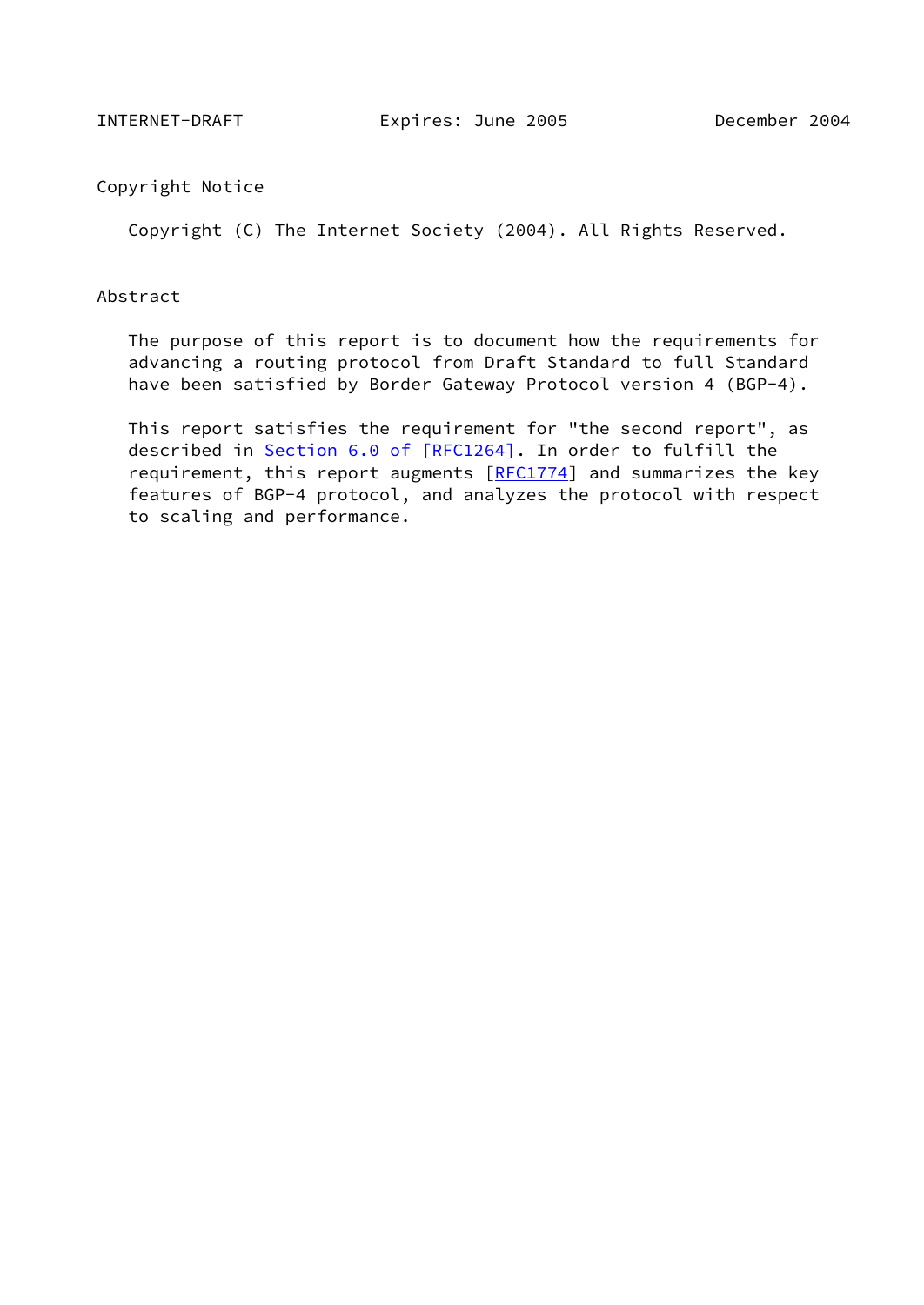INTERNET-DRAFT Expires: June 2005 December 2004

Table of Contents

|                                                                 | $\overline{4}$ |
|-----------------------------------------------------------------|----------------|
| $2.$ Key Features and algorithms of the BGP protocol.           | $\overline{4}$ |
|                                                                 | $\overline{4}$ |
|                                                                 | $\overline{5}$ |
| 2.3. BGP Finite State Machine (FSM).                            | 6              |
|                                                                 | $\overline{1}$ |
| 4. BGP Persistent Peer Oscillations                             | $\overline{1}$ |
|                                                                 | $\overline{1}$ |
| $6.$ BGP Performance characteristics and Scalability.           | 8              |
| $6.1.$ Link bandwidth and CPU utilization.                      | 8              |
|                                                                 | $\overline{9}$ |
|                                                                 | 10             |
| $\overline{1}$ . BGP Policy Expressiveness and its Implications | 11             |
| $7.1$ . Existence of Unique Stable Routings                     | 12             |
| $7.2$ . Existence of Stable Routings.                           | 13             |
|                                                                 | 14             |
|                                                                 | 15             |
|                                                                 | 16             |
|                                                                 | 17             |
|                                                                 | 17             |
|                                                                 | 17             |
|                                                                 | 18             |
|                                                                 | 19             |
|                                                                 |                |

Meyer and Patel **Exercise 2018** [Page 3]

<span id="page-2-1"></span>INTERNET-DRAFT Expires: June 2005 December 2004

# <span id="page-2-0"></span>[1](#page-2-0). Introduction

 BGP-4 is an inter-autonomous system routing protocol designed for TCP/IP internets. Version 1 of the BGP-4 protocol was published in [\[RFC1105](https://datatracker.ietf.org/doc/pdf/rfc1105)]. Since then BGP versions 2, 3, and 4 have been developed.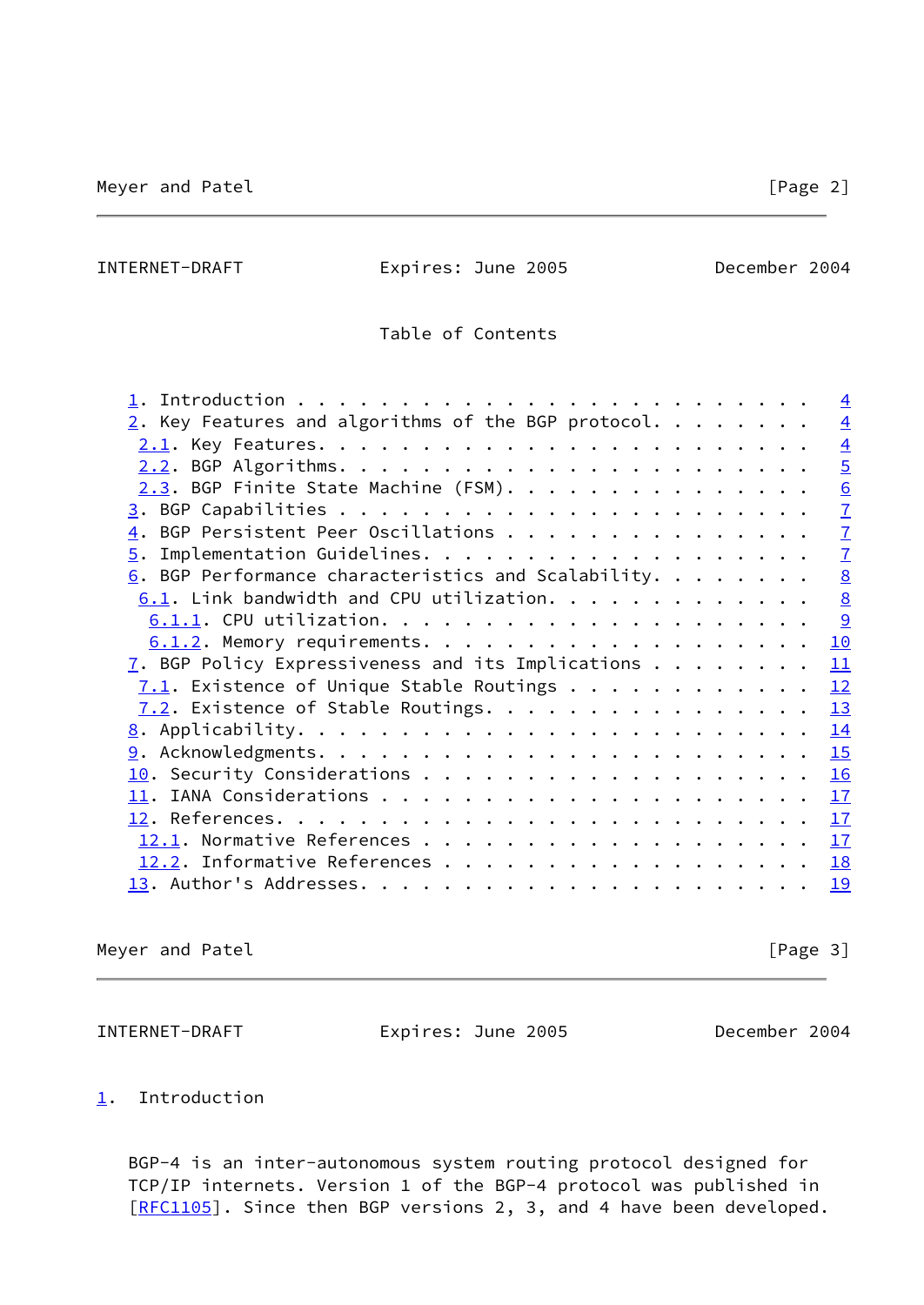Version 2 was documented in [\[RFC1163](https://datatracker.ietf.org/doc/pdf/rfc1163)]. Version 3 is documented in [\[RFC1267](https://datatracker.ietf.org/doc/pdf/rfc1267)]. Version 4 is documented in the [[BGP4\]](#page-18-3) (version 4 of BGP will hereafter be referred to as BGP). The changes between versions are explained in Appendix A of [\[BGP4](#page-18-3)]. Possible applications of BGP in the Internet are documented in [[RFC1772](https://datatracker.ietf.org/doc/pdf/rfc1772)].

 BGP introduced support for Classless Inter-Domain Routing [\[RFC1519](https://datatracker.ietf.org/doc/pdf/rfc1519)]. Since earlier versions of BGP lacked the support for CIDR, they are considered obsolete and unusable in today's Internet.

## <span id="page-3-0"></span>[2](#page-3-0). Key Features and algorithms of the BGP protocol

 This section summarizes the key features and algorithms of the BGP protocol. BGP is an inter-autonomous system routing protocol; it is designed to be used between multiple autonomous systems. BGP assumes that routing within an autonomous system is done by an intra-autonomous system routing protocol. BGP also assumes that data packets are routed from source towards destination independent of the source. BGP does not make any assumptions about intra-autonomous system routing protocols deployed within the various autonomous systems. Specifically, BGP does not require all autonomous systems to run the same intra-autonomous system routing protocol (i.e., interior gateway protocol or IGP).

 Finally, note that BGP is a real inter-autonomous system routing protocol, and as such it imposes no constraints on the underlying interconnect topology of the autonomous systems. The information exchanged via BGP is sufficient to construct a graph of autonomous systems connectivity from which routing loops may be pruned and many routing policy decisions at the autonomous system level may be enforced.

<span id="page-3-1"></span>[2.1](#page-3-1). Key Features

 The key features of the protocol are the notion of path attributes and aggregation of Network Layer Reachability Information (NLRI).

Meyer and Patel **[Section 2.1](#page-3-1).** [Page 4]

<span id="page-3-2"></span>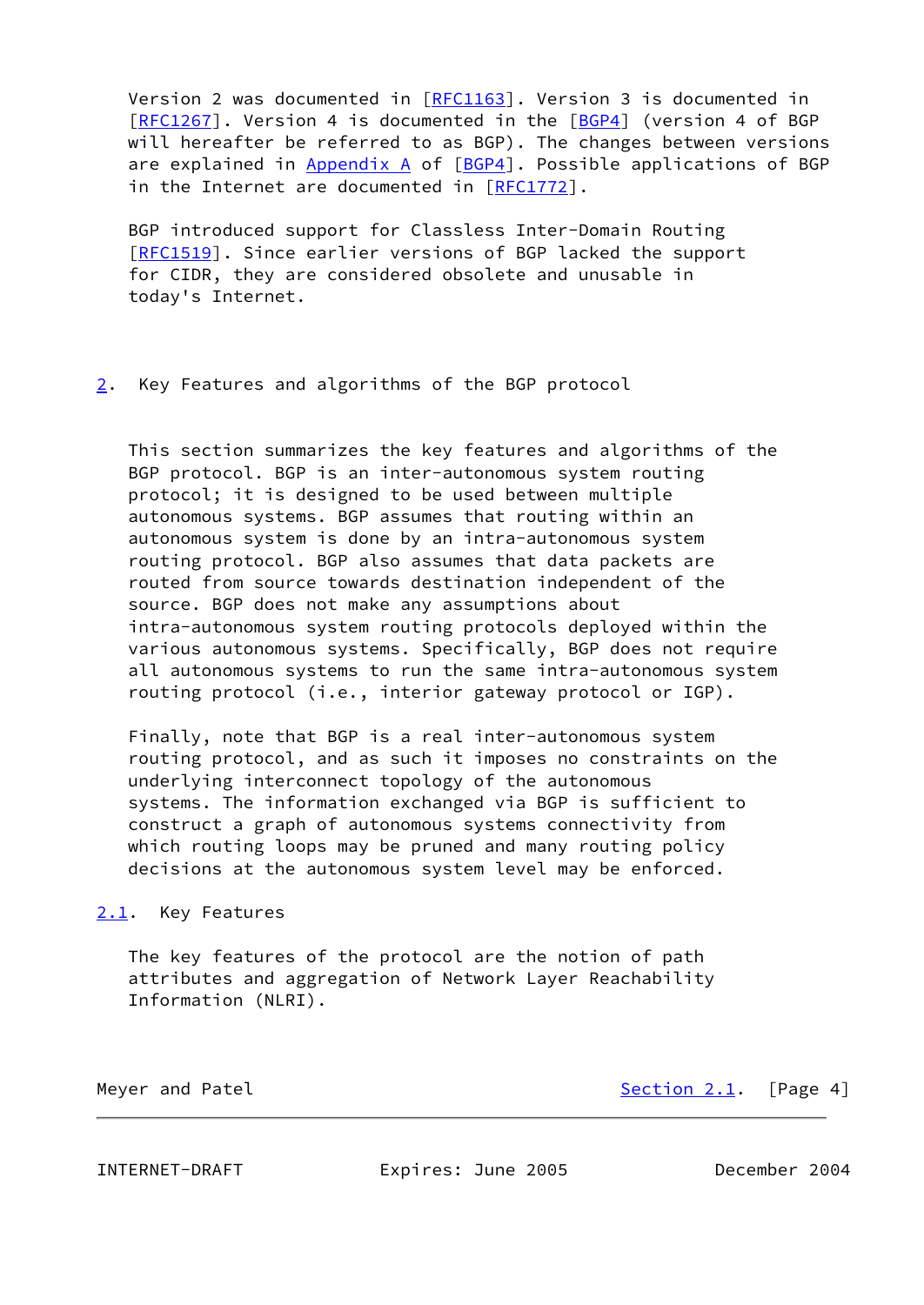Path attributes provide BGP with flexibility and extensibility. Path attributes are partitioned into well-known and optional. The provision for optional attributes allows experimentation that may involve a group of BGP routers without affecting the rest of the Internet. New optional attributes can be added to the protocol in much the same way that new options are added to, say, the Telnet protocol [\[RFC854](https://datatracker.ietf.org/doc/pdf/rfc854)].

 One of the most important path attributes is the Autonomous System Path, or AS\_PATH. As the reachability information traverses the Internet, this (AS\_PATH) information is augmented by the list of autonomous systems that have been traversed thus far, forming the AS\_PATH. The AS\_PATH allows straightforward suppression of the looping of routing information. In addition, the AS PATH serves as a powerful and versatile mechanism for policy-based routing.

BGP enhances the AS PATH attribute to include sets of autonomous systems as well as lists via the AS SET attribute. This extended format allows generated aggregate routes to carry path information from the more specific routes used to generate the aggregate. It should be noted however, that as of this writing, AS\_SETs are rarely used in the Internet [\[ROUTEVIEWS\]](#page-20-2).

## <span id="page-4-0"></span>[2.2](#page-4-0). BGP Algorithms

 BGP uses an algorithm that is neither a pure distance vector algorithm or a pure link state algorithm. It is instead a modified distance vector algorithm referred to as a "Path Vector" algorithm that uses path information to avoid traditional distance vector problems. Each route within BGP pairs destination with path information to that destination. Path information (also known as AS\_PATH information) is stored within the AS\_PATH attribute in BGP. The path information assists BGP in detecting AS loops thereby allowing BGP speakers select loop free routes.

 BGP uses an incremental update strategy in order to conserve bandwidth and processing power. That is, after initial exchange of complete routing information, a pair of BGP routers exchanges only changes to that information. Such an incremental update design requires reliable transport between a pair of BGP routers to function correctly. BGP solves this problem by using TCP for reliable transport.

 In addition to incremental updates, BGP has added the concept of route aggregation so that information about groups of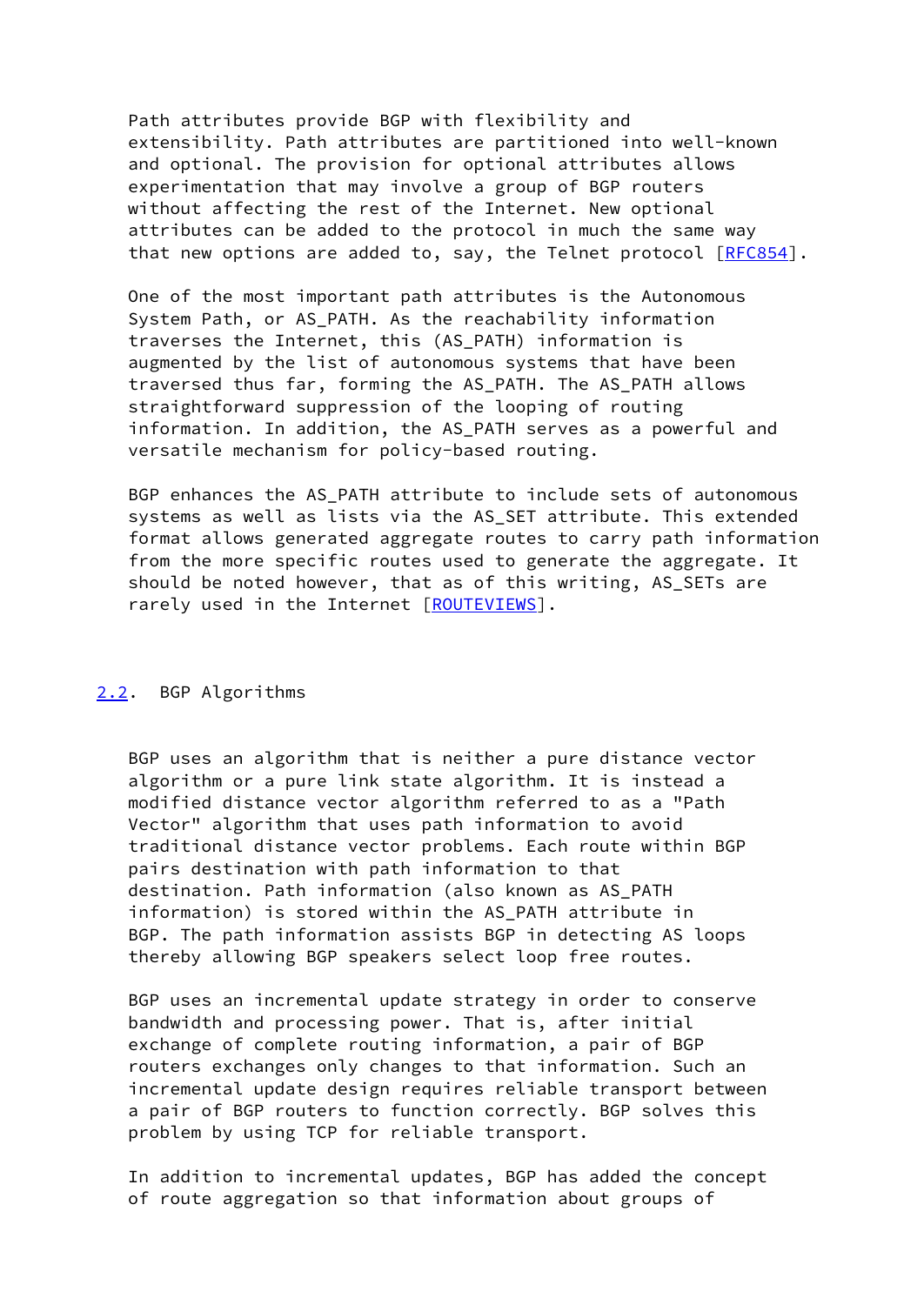Meyer and Patel [Section 2.2](#page-4-0). [Page 5]

<span id="page-5-1"></span>INTERNET-DRAFT Expires: June 2005 December 2004

 that use hierarchical address assignment (e.g., CIDR) may be aggregated and sent as a single Network Layer Reachability (NLRI).

 Finally, note that BGP is a self-contained protocol. That is, BGP specifies how routing information is exchanged both between BGP speakers in different autonomous systems, and between BGP speakers within a single autonomous system.

## <span id="page-5-0"></span>[2.3](#page-5-0). BGP Finite State Machine (FSM)

 The BGP FSM is a set of rules that are applied to a BGP speaker's set of configured peers for the BGP operation. A BGP implementation requires that a BGP speaker must connect to and listen on TCP port 179 for accepting any new BGP connections from its peers. The BGP Finite State Machine, or FSM, must be initiated and maintained for each new incoming and outgoing peer connections. However, in steady state operation, there will be only one BGP FSM per connection per peer.

 There may be a short period during which a BGP peer may have separate incoming and outgoing connections resulting in the creation of two different BGP FSMs relating to a peer (instead of one). This can be resolved by following the BGP connection collision rules defined in the [\[BGP4](#page-18-3)] specification.

 The BGP FSM has the following states associated with each of its peers:

- IDLE: State when BGP peer refuses any incoming connections.
- CONNECT: State in which BGP peer is waiting for its TCP connection to be completed.
- ACTIVE: State in which BGP peer is trying to acquire a peer by listening and accepting TCP connection.
- OPENSENT: BGP peer is waiting for OPEN message from its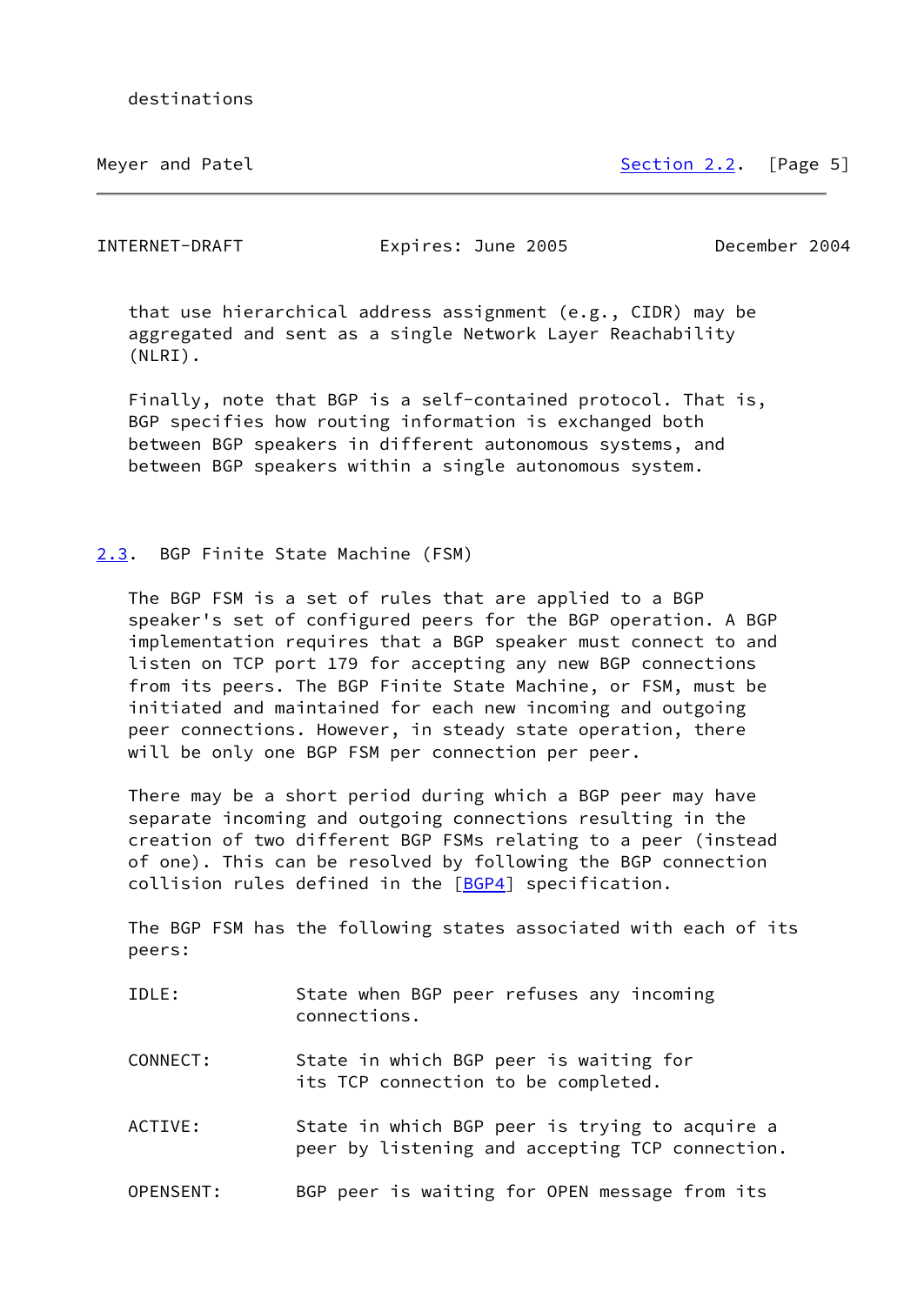peer.

 OPENCONFIRM: BGP peer is waiting for KEEPALIVE or NOTIFICATION message from its peer.

 ESTABLISHED: BGP peer connection is established and exchanges UPDATE, NOTIFICATION, and KEEPALIVE messages with

Meyer and Patel [Section 2.3](#page-5-0). [Page 6]

<span id="page-6-1"></span>INTERNET-DRAFT Expires: June 2005 December 2004

## its peer.

 There are an number of BGP events that operate on above mentioned states of the BGP FSM for BGP peers. Support of these BGP events are either mandatory or optional. They are triggered by the protocol logic as part of the BGP or using an operator intervention via a configuration interface to the BGP protocol.

 These BGP events are of following types: Optional events linked to Optional Session attributes, Administrative Events, Timer Events, TCP Connection based Events, and BGP Message-based Events. Both the FSM and the BGP events are explained in detail in [\[BGP4](#page-18-3)].

<span id="page-6-0"></span>[3](#page-6-0). BGP Capabilities

The BGP Capability mechanism [\[RFC2842](https://datatracker.ietf.org/doc/pdf/rfc2842)] provides an easy and flexible way to introduce new features within the protocol. In particular, the BGP capability mechanism allows a BGP speaker to advertise to its peers during startup various optional features supported by the speaker (and receive similar information from the peers). This allows the base BGP protocol to contain only essential functionality, while at the same time providing a flexible mechanism for signaling protocol extensions.

<span id="page-6-2"></span>[4](#page-6-2). BGP Persistent Peer Oscillations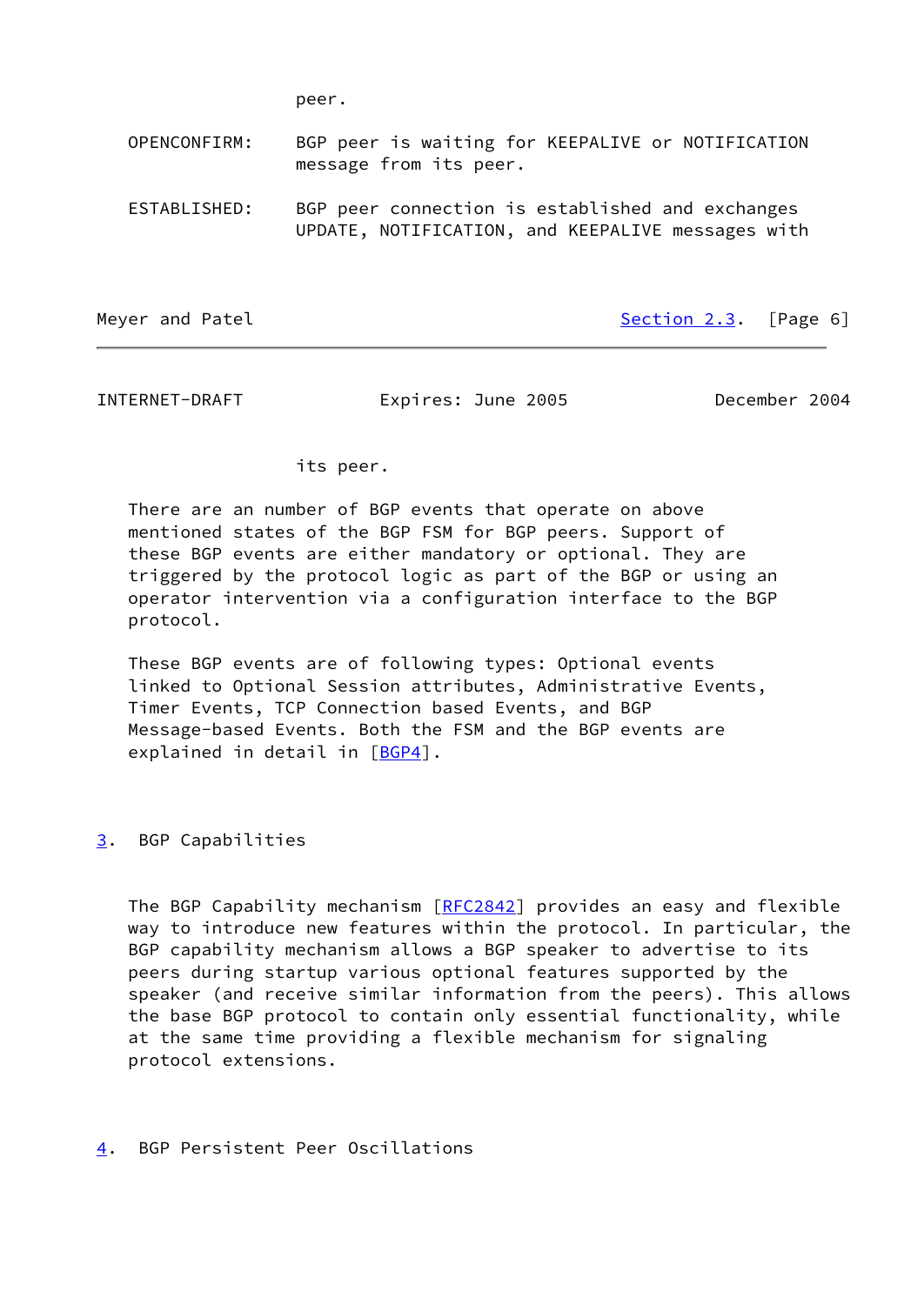Whenever a BGP speaker detects an error in any peer connection, it shuts down the peer and changes its FSM state to IDLE. BGP speaker requires a Start event to re-initiate its idle peer connection. If the error remains persistent and BGP speaker generates Start event automatically then it may result in persistent peer flapping. However, although peer oscillation is found to be wide-spread in BGP implementations, methods for preventing persistent peer oscillations are outside the scope of base BGP protocol specification.

## <span id="page-7-0"></span>[5](#page-7-0). Implementation Guidelines

 A robust BGP implementation is work conserving. This means that if the number of prefixes is bounded, arbitrarily high levels of route

Meyer and Patel **[Section 5](#page-7-0).** [Page 7]

<span id="page-7-1"></span>INTERNET-DRAFT Expires: June 2005 December 2004

 change can be tolerated with bounded impact on route convergence for occasional changes in generally stable routes.

 A robust implementation of BGP should have the following characteristics:

- 1. It is able to operate in almost arbitrarily high levels of route flap without losing peerings (failing to send keepalives) or loosing other protocol adjacencies as a result of BGP load.
- 2. Instability of a subset of routes should not affect the route advertisements or forwarding associated with the set of stable routes.
- 3. High levels of instability and peers of different CPU speed or load resulting in faster or slower processing of routes should not cause instability and should have a bounded impact on the convergence time for generally stable routes.

 Numerous robust BGP implementations exist. Producing a robust implementation is not a trivial matter but clearly achievable.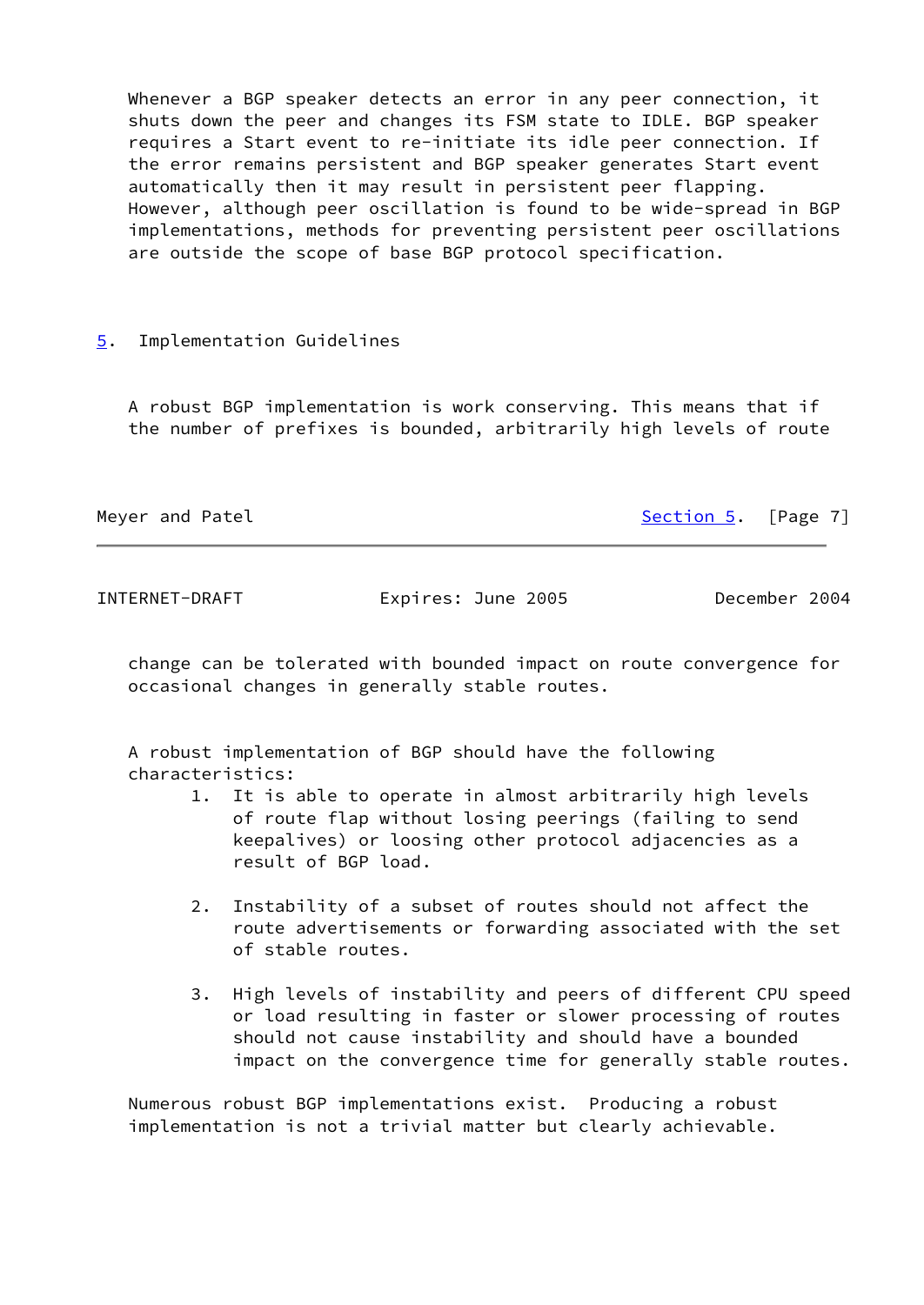<span id="page-8-0"></span>[6](#page-8-0). BGP Performance characteristics and Scalability

 In this section, we provide "order of magnitude" answers to the questions of how much link bandwidth, router memory and router CPU cycles the BGP protocol will consume under normal conditions. particular, we will address the scalability of BGP and its limitations.

## <span id="page-8-1"></span>[6.1](#page-8-1). Link bandwidth and CPU utilization

 Immediately after the initial BGP connection setup, BGP peers exchange complete set of routing information. If we denote the total number of routes in the Internet by N, the total path attributes (for all N routes) received from a peer as A, and assume that the networks are uniformly distributed among the autonomous systems, then the worst case amount of bandwidth consumed during the initial exchange between a pair of BGP speakers (P) is

Meyer and Patel [Section 6.1](#page-8-1). [Page 8]

<span id="page-8-2"></span>INTERNET-DRAFT Expires: June 2005 December 2004

 $BW = O((N + A) * P)$ 

 BGP-4 was created specifically to reduce the size of the set of NLRI entries which have to be carried and exchanged by border routers. The aggregation scheme, defined in [[RFC1519\]](https://datatracker.ietf.org/doc/pdf/rfc1519), describes the provider-based aggregation scheme in use in today's Internet.

 Due to the advantages of advertising a few large aggregate blocks instead of many smaller class-based individual networks, it is difficult to estimate the actual reduction in bandwidth and processing that BGP-4 has provided over BGP-3. If we simply enumerate all aggregate blocks into their individual class-based networks, we would not take into account "dead" space that has been reserved for future expansion. The best metric for determining the success of BGP's aggregation is to sample the number NLRI entries in the globally connected Internet today and compare it to projected growth rates before BGP was deployed.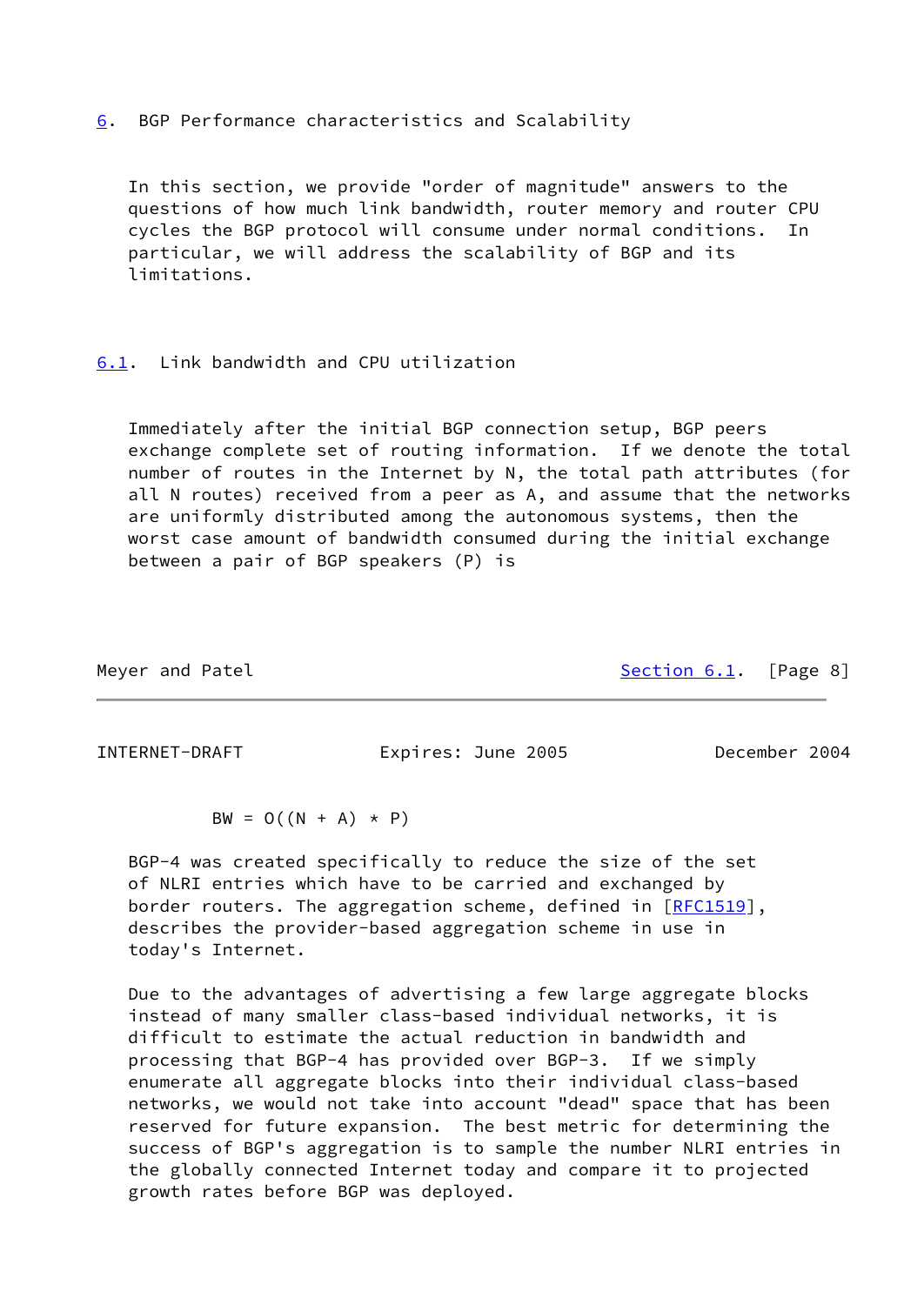At the time of this writing, the full set of exterior routes carried by BGP is approximately 134,000 network entries [\[ROUTEVIEWS\]](#page-20-2).

### <span id="page-9-0"></span>[6.1.1](#page-9-0). CPU utilization

 An important and fundamental feature of BGP is that BGP's CPU utilization depends only on the stability of its network which relates to BGP in terms of BGP UPDATE message announcements. If the BGP network is stable: all the BGP routers within its network are in the steady state; then the only link bandwidth and router CPU cycles consumed by BGP are due to the exchange of the BGP KEEPALIVE messages. The KEEPALIVE messages are exchanged only between peers. The suggested frequency of the exchange is 30 seconds. The KEEPALIVE messages are quite short (19 octets), and require virtually no processing. As a result, the bandwidth consumed by the KEEPALIVE messages is about 5 bits/sec. Operational experience confirms that the overhead (in terms of bandwidth and CPU) associated with the KEEPALIVE messages should be viewed as negligible.

 During periods of network instability, BGP routers within the network are generating routing updates that are exchanged using the BGP UPDATE messages. The greatest overhead per UPDATE message occurs when each UPDATE message contains only a single network. It should be pointed out that in practice routing changes exhibit strong locality with respect to the route attributes. That is, routes that change are likely to have common route attributes. In this case, multiple networks can be grouped into a single UPDATE message, thus significantly reducing the amount of bandwidth required (see also

Meyer and Patel [Section 6.1.1](#page-9-0). [Page 9]

<span id="page-9-2"></span>INTERNET-DRAFT Expires: June 2005 December 2004

Appendix F.1 of [\[BGP4](#page-18-3)]).

<span id="page-9-1"></span>[6.1.2](#page-9-1). Memory requirements

 To quantify the worst case memory requirements for BGP, we denote the total number of networks in the Internet by N, the mean AS distance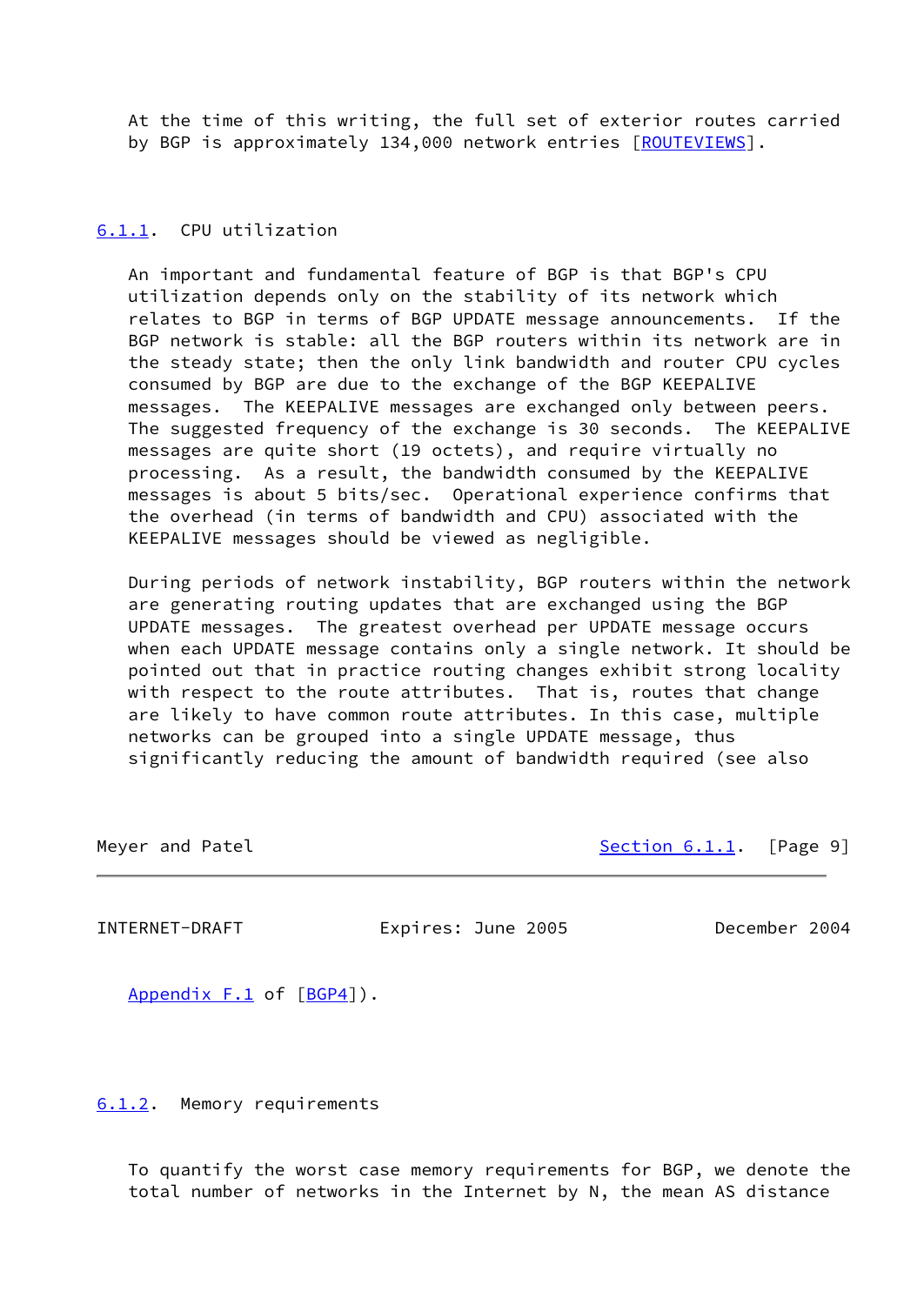of the Internet by M (distance at the level of an autonomous system, expressed in terms of the number of autonomous systems), the total number of unique AS paths as A. Then the worst case memory requirements (MR) can be expressed as

$$
MR = O(N + (M \times A))
$$

 Since a mean AS distance M is a slow moving function of the interconnectivity ("meshiness") of the Internet, for all practical purposes the worst case router memory requirements are on the order of the total number of networks in the Internet times the number of peers the local system is peering with. We expect that the total number of networks in the Internet will grow much faster than the average number of peers per router. As a result, BGP's memory scaling properties are linearly related to the total number of networks in the Internet.

 The following table illustrates typical memory requirements of a router running BGP. We denote average number of routes advertised by each peer as N, the total number of unique AS paths as A, the mean AS distance of the Internet as M (distance at the level of an autonomous system, expressed in terms of the number of autonomous systems), number of octets required to store a network as R, and number of bytes required to store one AS in an AS path as P. It is assumed that each network is encoded as four bytes, each AS is encoded as two bytes, and each networks is reachable via some fraction of all of the peers (# BGP peers/per net). For purposes of the estimates here, we will calculate MR =  $(((N * R) + (M * A) * P) * S)$ .

| (N)     | # Networks  Mean AS Distance # AS's # BGP peers/per net Memory Req<br>M) | (A)    | (P) | (MR)       |
|---------|--------------------------------------------------------------------------|--------|-----|------------|
| 100,000 | 20                                                                       | 3,000  | 20  | 10,400,000 |
| 100,000 | 20                                                                       | 15,000 | 20  | 20,000,000 |
| 120,000 | 10                                                                       | 15,000 | 100 | 78,000,000 |

Meyer and Patel **[Section 6.1.2.](#page-9-1)** [Page 10]

<span id="page-10-0"></span>

| INTERNET-DRAFT |    | Expires: June 2005 |     | December 2004 |
|----------------|----|--------------------|-----|---------------|
| 140,000        | 15 | 20,000             | 100 | 116,000,000   |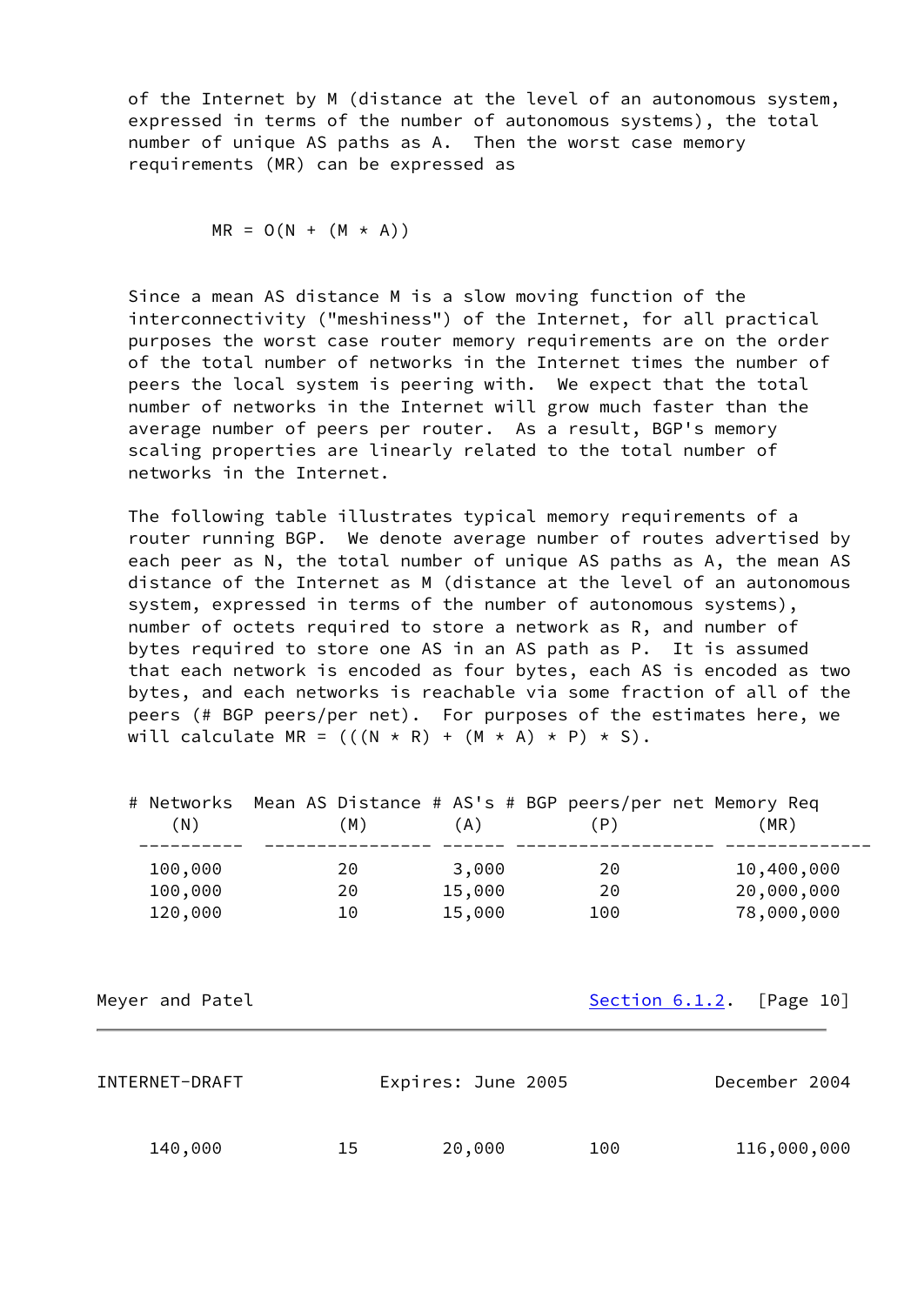In analyzing BGP's memory requirements, we focus on the size of the BGP RIB table (ignoring implementation details). In particular, we derive upper bounds for the size of the BGP RIB table. For example, at the time of this writing, the BGP RIB tables of a typical backbone router carry on the order of 120,000 entries. Given this number, one might ask whether it would be possible to have a functional router with a table that will have 1,000,000 entries. Clearly the answer to this question is more related to how BGP is implemented. A robust BGP implementation with a reasonable CPU and memory should not have issues scaling to such limits.

## <span id="page-11-0"></span>[7](#page-11-0). BGP Policy Expressiveness and its Implications

 BGP is unique among deployed IP routing protocols in that routing is determined using semantically rich routing policies. Although routing policies are usually the first thing that comes to a network operator's mind concerning BGP, it is important to note that the languages and techniques for specifying BGP routing policies are not actually a part of the protocol specification ([\[RFC2622](https://datatracker.ietf.org/doc/pdf/rfc2622)] for an example of such a policy language). In addition, the BGP specification contains few restrictions, either explicitly or implicitly, on routing policy languages. These languages have typically been developed by vendors and have evolved through interactions with network engineers in an environment lacking vendor-independent standards.

 The complexity of typical BGP configurations, at least in provider networks, has been steadily increasing. Router vendors typically provide hundreds of special commands for use in the configuration of BGP, and this command set is continually expanding. For example, BGP communities [\[RFC1997](https://datatracker.ietf.org/doc/pdf/rfc1997)] allow policy writers to selectively attach tags to routes and use these to signal policy information to other BGP-speaking routers. Many providers allow customers, and sometimes peers, to send communities that determine the scope and preference of their routes. These developments have increasingly given the task of writing BGP configurations aspects associated with open-ended programming. This has allowed network operators to encode complex policies in order to address many unforeseen situations, and has opened the door for a great deal of creativity and experimentation in routing policies. This policy flexibility is one of the main reasons why BGP is so well suited to the commercial environment of the current Internet.

Meyer and Patel [Section 7](#page-11-0). [Page 11]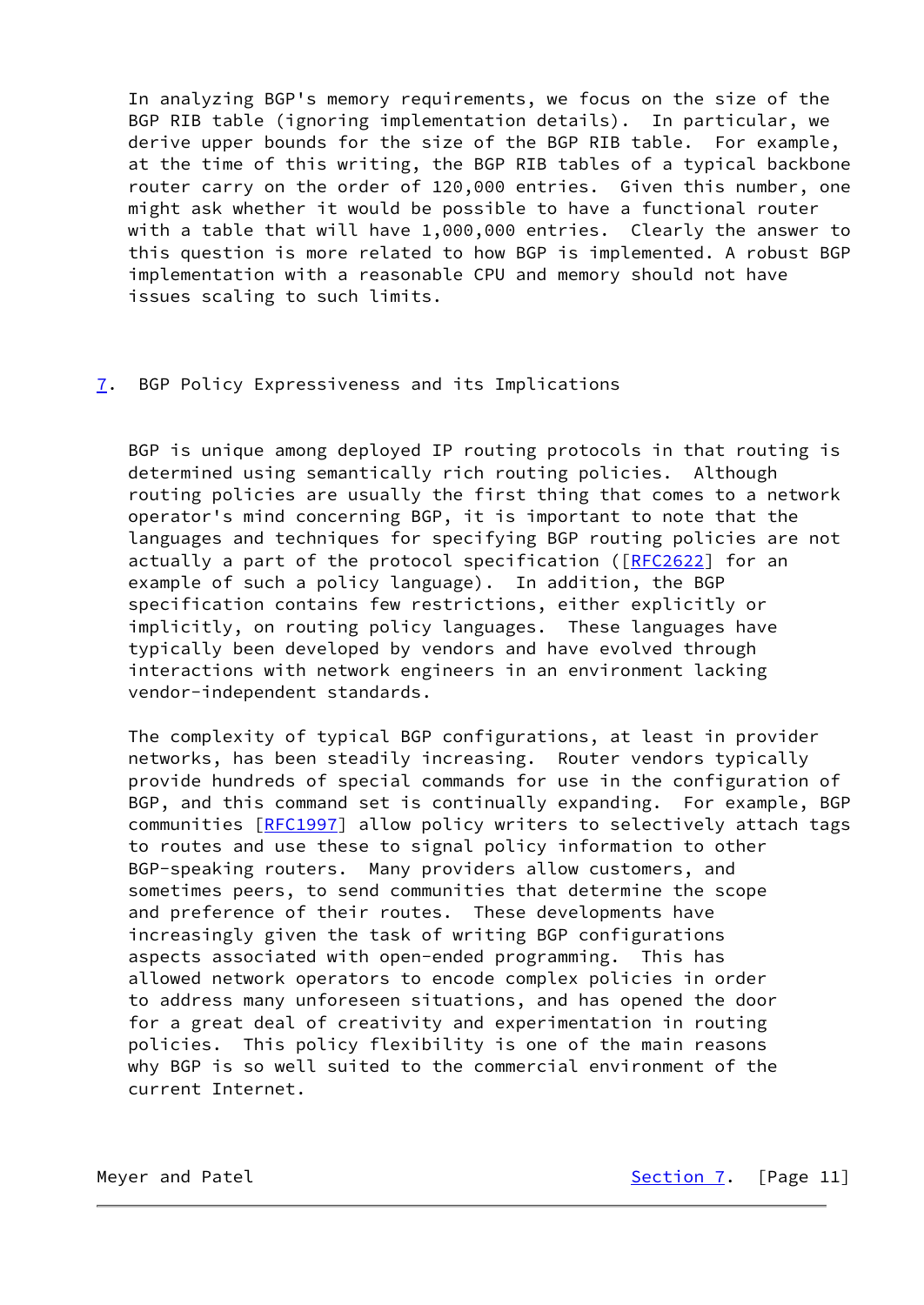<span id="page-12-1"></span> However, this rich policy expressiveness has come with a cost that is often not recognized. In particular, it is possible to construct locally defined routing policies that can lead to unexpected global routing anomalies such as (unintended) non-determinism and to protocol divergence. If the interacting policies causing such anomalies are defined in different autonomous systems, then these problems can be very difficult to debug and correct. In the following sections, we describe two such cases relating to the existence (or lack thereof) of stable routings.

### <span id="page-12-0"></span>[7.1](#page-12-0). Existence of Unique Stable Routings

 One can easily construct sets of policies for which BGP can not guarantee that stable routings are unique. This can be illustrated by the following simple example. Consider the example of four Autonomous Systems, AS1, AS2, AS3, and AS4. AS1 and AS2 are peers, and they provide transit for AS3 and AS4 respectively, Suppose further that AS3 provides transit for AS4 (in this case AS3 is a customer of AS1, and AS4 is a multihomed customer of both AS3 and AS2). AS4 may want to use the link to AS3 as a "backup" link, and sends AS3 a community value that AS3 has configured to lower the preference of AS4's routes to a level below that of its upstream provider, AS1. The intended "backup routing" to AS4 is illustrated here:

 AS1 ------> AS2  $/|\Upsilon|$  | |  $\|$  $\| \setminus |$ AS3 ------- AS4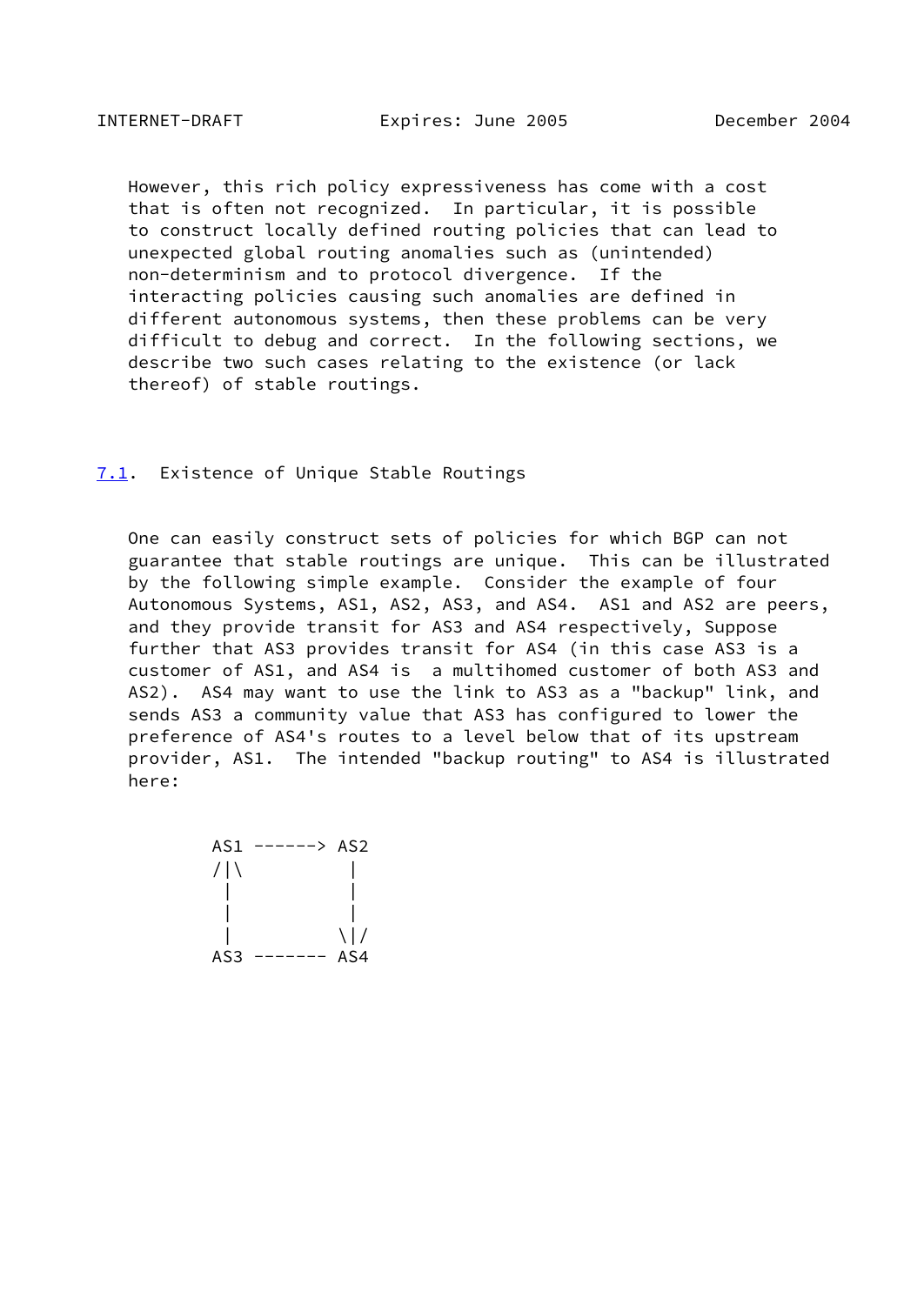<span id="page-13-0"></span>INTERNET-DRAFT Expires: June 2005 December 2004

 That is, the AS3-AS4 link is intended to be used only when the AS2-AS4 link is down (for outbound traffic, AS4 simply gives routes from AS2 a higher local preference). This is a common scenario in today's Internet. But note that this configuration has another stable solution:



 In this case, AS3 does not translate the "depref my route" community received from AS4 into a "depref my route" community for AS1, and so if AS1 hears the route to AS4 that transits AS3 it will prefer that route (since AS3 is a customer). This state could be reached, for example, by starting in the "correct" backup routing shown first, bringing down the AS2-AS4 BGP session, and then bringing it back up. In general, BGP has no way to prefer the "intended" solution over the anomalous one, and which is picked will depend on the unpredictable order of BGP messages.

 While this example is relatively simple, many operators may fail to recognize that the true source of the problem is that the BGP policies of ASes can interact in unexpected ways, and that these interactions can result in multiple stable routings. One can imagine that the interactions could be much more complex in the real Internet. We suspect that such anomalies will only become more common as BGP continues to evolve with richer policy expressiveness. For example, extended communities provide an even more flexible means of signaling information within and between autonomous systems than is possible with [\[RFC1997](https://datatracker.ietf.org/doc/pdf/rfc1997)] communities. At the same time, applications of communities by network operators are evolving to address complex issues of inter-domain traffic engineering.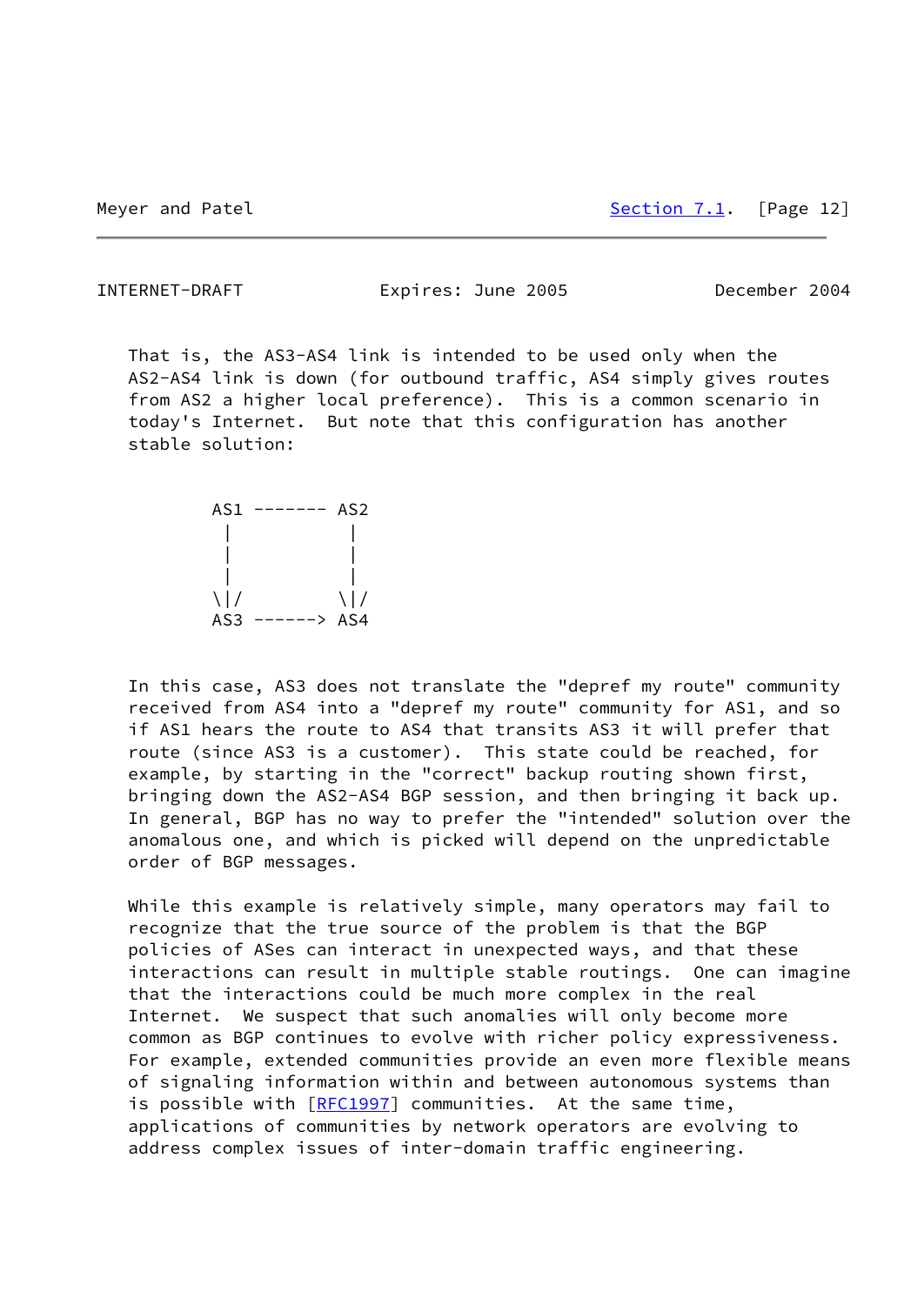## <span id="page-14-0"></span>[7.2](#page-14-0). Existence of Stable Routings

 One can also construct a set of policies for which BGP can not guarantee that a stable routing exists (or worse, that a stable routing will ever be found). For example, [[RFC3345\]](https://datatracker.ietf.org/doc/pdf/rfc3345) documents several scenarios that lead to route oscillations associated with the use of the Multi-Exit Discriminator or MED, attribute. Route

Meyer and Patel **[Section 7.2](#page-14-0).** [Page 13]

<span id="page-14-2"></span>INTERNET-DRAFT Expires: June 2005 December 2004

 oscillation will happen in BGP when a set of policies has no solution. That is, when there is no stable routing that satisfies the constraints imposed by policy, then BGP has no choice by to keep trying. In addition, BGP configurations can have a stable routing, yet the protocol may not be able to find it; BGP can "get trapped" down a blind alley that has no solution.

 Protocol divergence is not, however, a problem associated solely with use of the MED attribute. This potential exists in BGP even without the use of the MED attribute. Hence, like the unintended nondeterminism described in the previous section, this type of protocol divergence is an unintended consequence of the unconstrained nature of BGP policy languages.

## <span id="page-14-1"></span>[8](#page-14-1). Applicability

 In this section we identify the environments for which BGP well suited, and for which environments it is not suitable. This question is partially answered in [Section 2](#page-3-0) of BGP [[BGP4\]](#page-18-3), which states:

 "To characterize the set of policy decisions that can be enforced using BGP, one must focus on the rule that an AS advertises to its neighbor ASs only those routes that it itself uses. This rule reflects the "hop-by-hop" routing paradigm generally used throughout the current Internet. Note that some policies cannot be supported by the "hop-by-hop" routing paradigm and thus require techniques such as source routing to enforce. For example, BGP does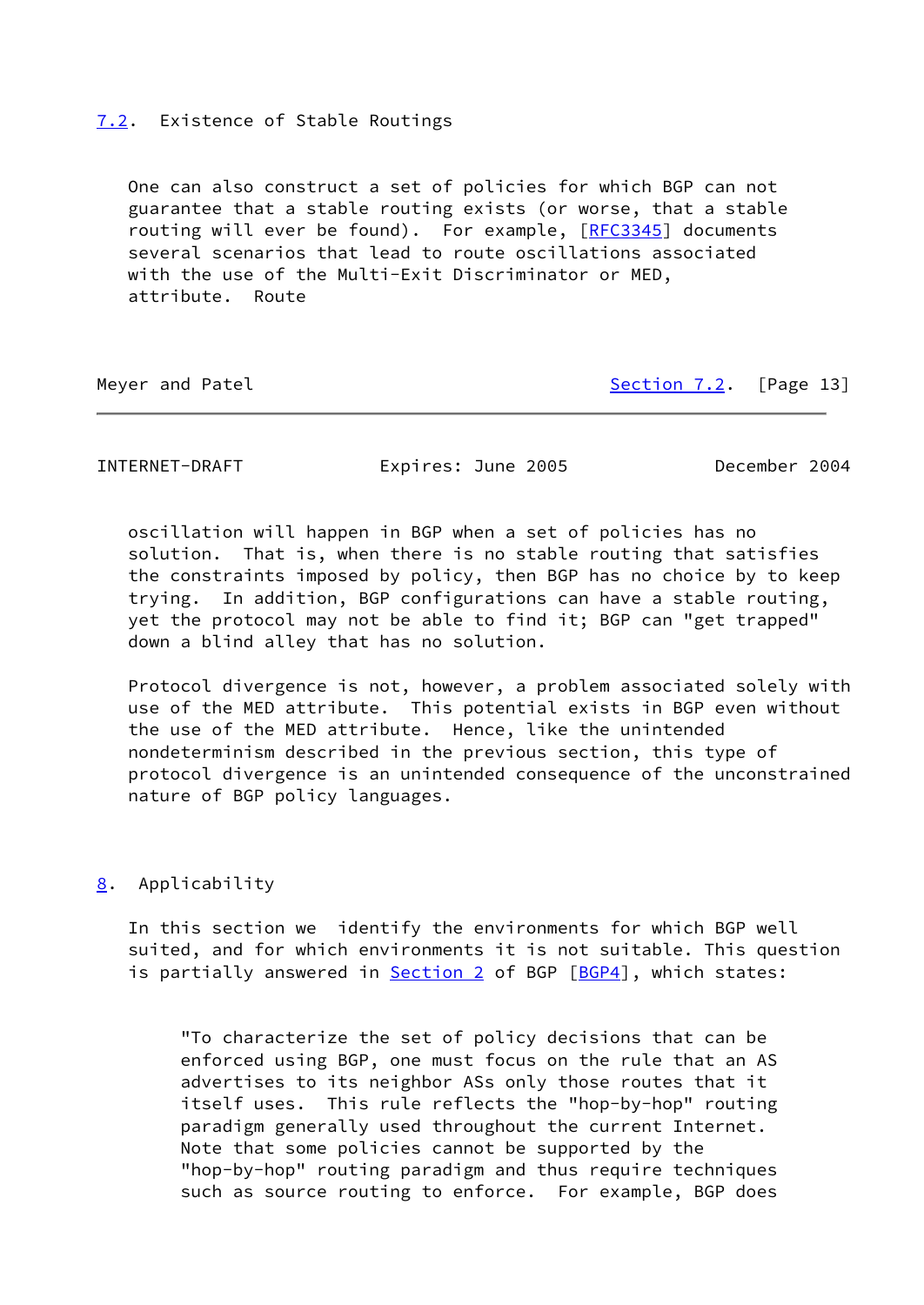not enable one AS to send traffic to a neighbor AS intending that the traffic take a different route from that taken by traffic originating in the neighbor AS. On the other hand, BGP can support any policy conforming to the "hop-by-hop" routing paradigm. Since the current Internet uses only the "hop-by-hop" routing paradigm and since BGP can support any policy that conforms to that paradigm, BGP is highly applicable as an inter-AS routing protocol for the current Internet."

 One of the important points here is that the BGP protocol contains only the functionality that is essential, while at the same time providing a flexible mechanism within the protocol that allows us to extend its functionality. For example, BGP capabilities provide an easy and flexible way to introduce new features within the protocol. Finally, since BGP was designed with flexibility and extensibility in mind, new and/or evolving requirements can be addressed via existing mechanisms.

Meyer and Patel [Section 8](#page-14-1). [Page 14]

<span id="page-15-1"></span>INTERNET-DRAFT Expires: June 2005 December 2004

 To summarize, BGP is well suited as an inter-autonomous system routing protocol for any internet that is based on IP [[RFC791](https://datatracker.ietf.org/doc/pdf/rfc791)] as the internet protocol and "hop-by-hop" routing paradigm.

<span id="page-15-0"></span>[9](#page-15-0). Acknowledgments

 We would like to thank Paul Traina for authoring previous versions of this document. Elwyn Davies, Tim Griffin, Randy Presuhn, Curtis Villamizar and Atanu Ghosh also provided many insightful comments on earlier versions of this document.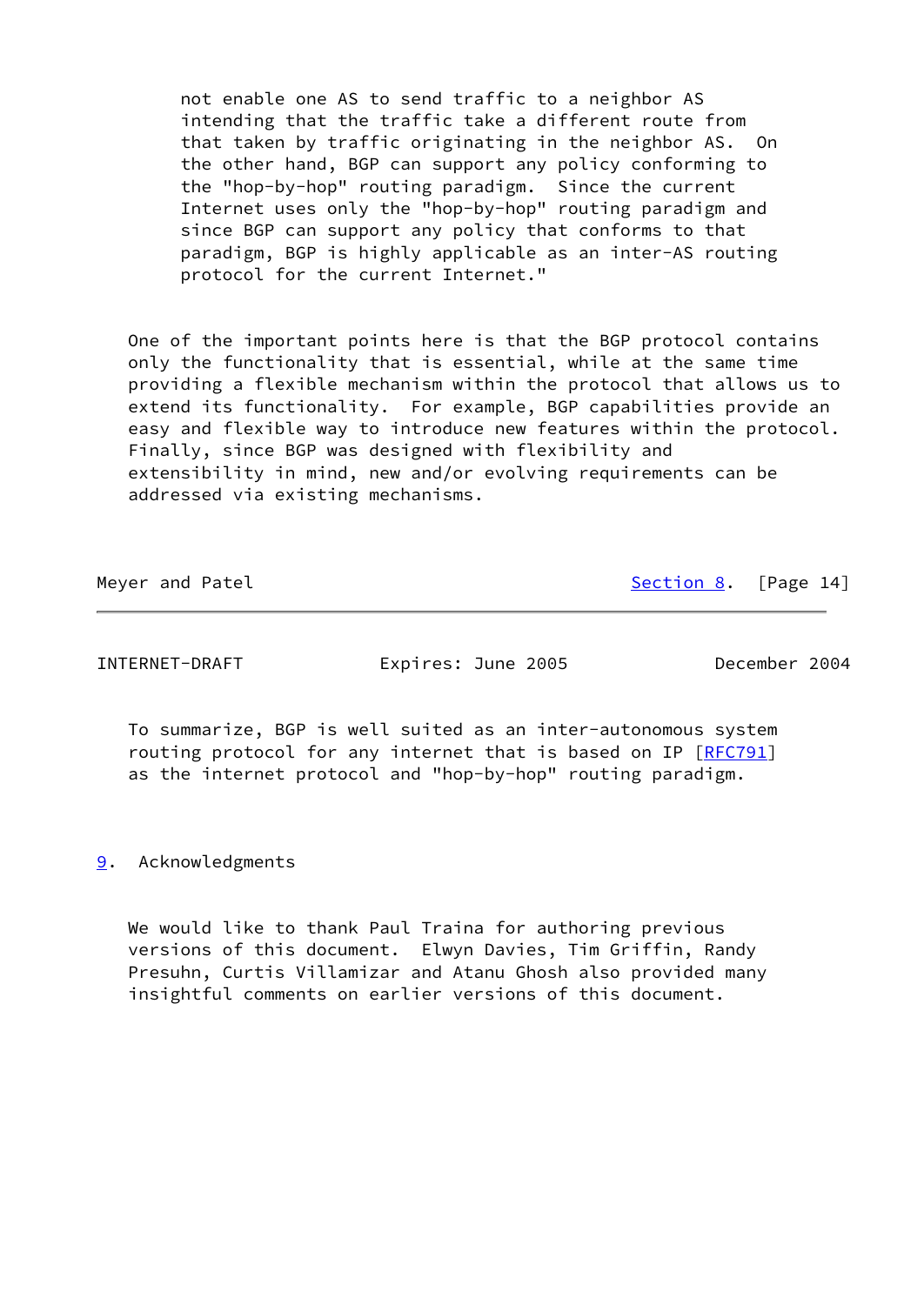Meyer and Patel [Section 9](#page-15-0). [Page 15]

<span id="page-16-1"></span>INTERNET-DRAFT Expires: June 2005 December 2004

<span id="page-16-0"></span>[10.](#page-16-0) Security Considerations

 BGP provides flexible mechanisms with varying levels of complexity for security purposes. BGP sessions are authenticated using BGP session addresses and the assigned AS number. Since BGP sessions use TCP (and IP) for reliable transport, BGP sessions are further authenticated and secured by any authentication and security mechanisms used by TCP and IP.

 BGP uses TCP MD5 option for validating data and protecting against spoofing of TCP segments exchanged between its sessions. The usage of TCP MD5 option for BGP is described at length in [\[RFC 2385](https://datatracker.ietf.org/doc/pdf/rfc2385)]. The TCP MD5 Key management is discussed in [\[RFC 3562](https://datatracker.ietf.org/doc/pdf/rfc3562)]. BGP data encryption is provided using IPsec mechanism which encrypts the IP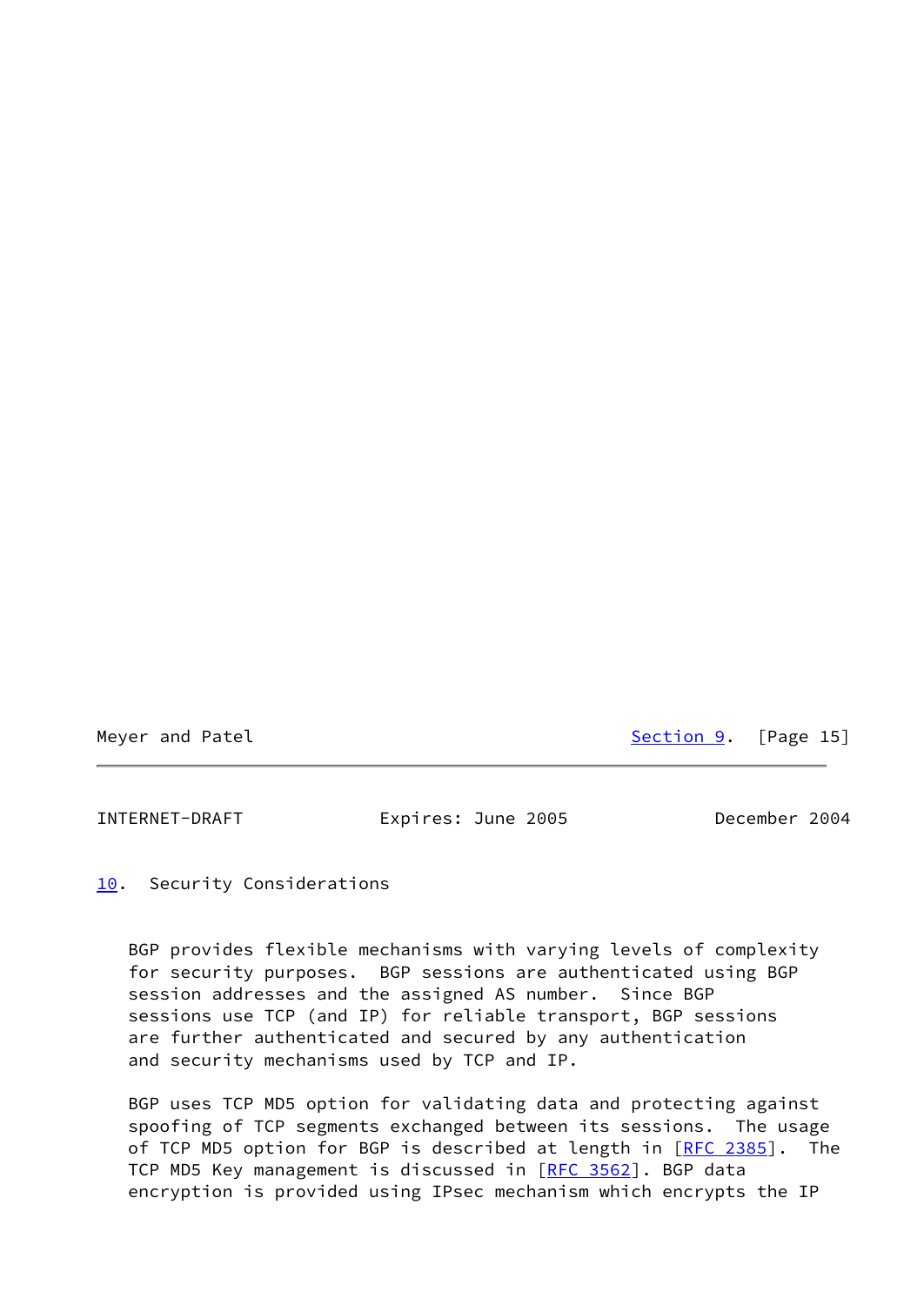payload data (including TCP and BGP data). The IPsec mechanism can be used in both, the transport mode as well as the tunnel mode. The IPsec mechanism is described in [\[RFC 2406](https://datatracker.ietf.org/doc/pdf/rfc2406)]. Both, the TCP MD5 option and the IPsec mechanism are not widely deployed security mechanisms for BGP in today's Internet and hence it is difficult to gauge their real performance impact when using with BGP. However, since both the mechanisms are TCP and IP based security mechanisms, the Link Bandwidth, CPU utilization and router memory consumed by BGP protocol using it would be same as any other TCP and IP based protocols.

 BGP uses IP TTL value to protect its External BGP (EBGP) sessions from any TCP (or IP) based CPU intensive attacks. It is a simple mechanism which suggests the use of filtering BGP (TCP) segments using the IP TTL value carried within the IP header of BGP (TCP) segments exchanged between the EBGP sessions. The BGP TTL mechanism is described in [\[RFC3682](https://datatracker.ietf.org/doc/pdf/rfc3682)]. Usage of [\[RFC3682](https://datatracker.ietf.org/doc/pdf/rfc3682)] impacts performance in a similar way as using any ACL policies for BGP.

 Such flexible TCP and IP based security mechanisms, allow BGP to prevent insertion/deletion/modification of BGP data, any snooping of the data, session stealing, etc. However, BGP is vulnerable to the same security attacks that are present in TCP. The [BGP-VUL] explains in depth about the BGP security vulnerability. At the time of this writing, several efforts are underway for creating and defining an appropriate security infrastructure within the BGP protocol to provide authentication and security for its routing information; some of which include [[SBGP\]](#page-19-1) and [SOBGP].

Meyer and Patel [Section 10.](#page-16-0) [Page 16] Section 10. [Page 16]

<span id="page-17-1"></span>

INTERNET-DRAFT Expires: June 2005 December 2004

<span id="page-17-0"></span>[11.](#page-17-0) IANA Considerations

 This document presents an analysis of the BGP protocol and hence presents no new IANA considerations.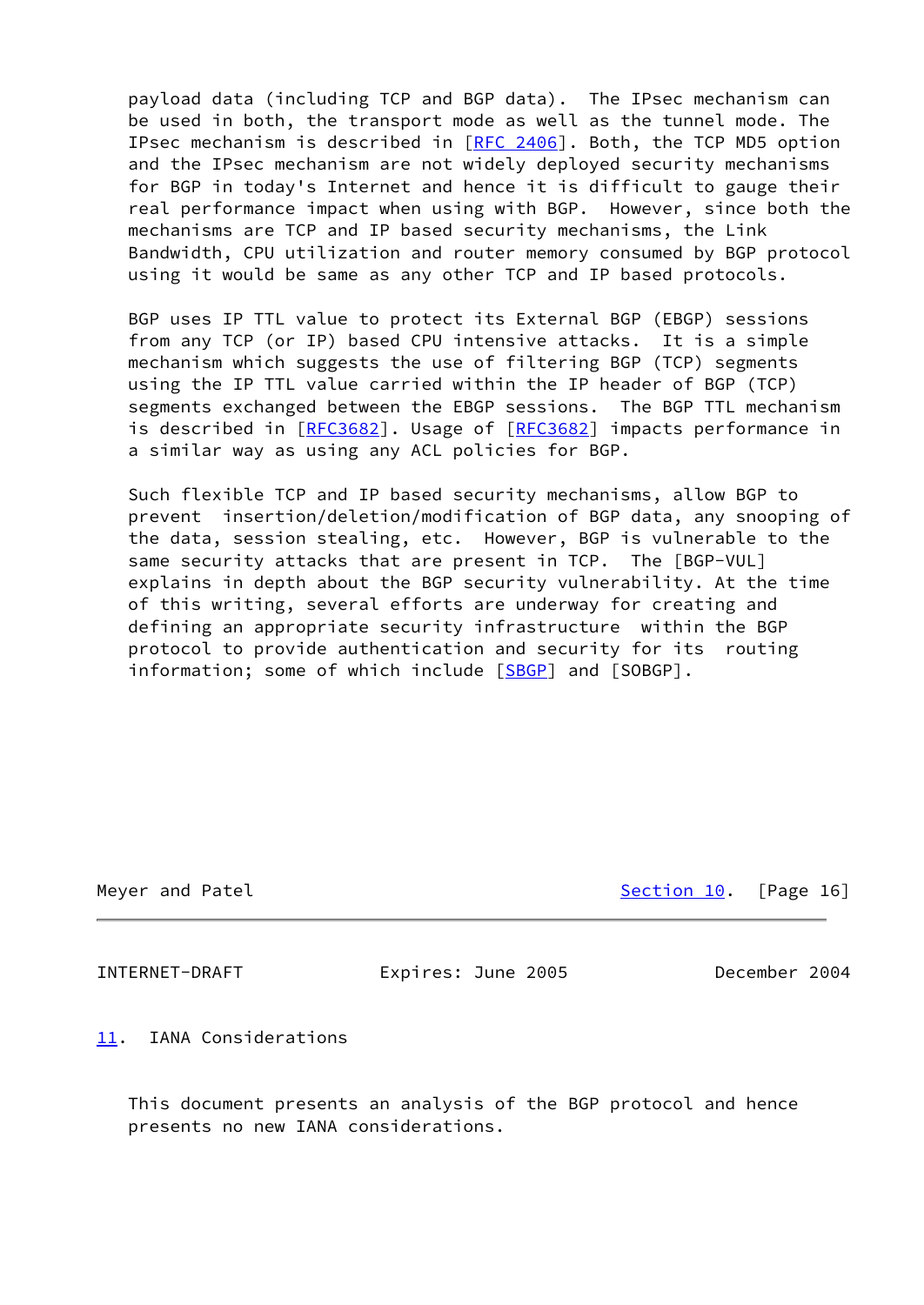## <span id="page-18-0"></span>[12.](#page-18-0) References

# <span id="page-18-1"></span>[12.1](#page-18-1). Normative References

<span id="page-18-3"></span>

| [BGP4]                           | Rekhter, Y., T. Li., and S. Hares, Editors, "A<br>Border Gateway Protocol 4 (BGP-4)",<br>draft-ietf-idr-bgp4-2.txt. Work in progress.                                     |
|----------------------------------|---------------------------------------------------------------------------------------------------------------------------------------------------------------------------|
| $\lceil \mathsf{RFC1519} \rceil$ | Fuller, V., Li, T., Yu, J., and K. Varadhan,<br>"Classless Inter-Domain Routing (CIDR): an Address<br>Assignment and Aggregation Strategy", RFC 1519,<br>September, 1993. |
| <b>FRFC7911</b>                  | "INTERNET PROTOCOL", DARPA INTERNET PROGRAM<br>PROTOCOL SPECIFICATION, RFC 791, September,<br>1981.                                                                       |
| [RFC1997]                        | Chandra. R, and T. Li, "BGP Communities<br>Attribute", RFC 1997, August, 1996.                                                                                            |
| [RFC2385]                        | Heffernan, A., "Protection of BGP Sessions via<br>the TCP MD5 Signature Option", RFC 2385,<br>August, 1998.                                                               |
| [RFC2842]                        | Chandra, R. and J. Scudder, "Capabilities<br>Advertisement with BGP-4", RFC 2842, May 2000.                                                                               |
| [RFC3345]                        | McPherson, D., Gill, V., Walton, D., and<br>A. Retana, "Border Gateway Protocol (BGP) Persistent<br>Route Oscillation Condition", RFC 3345,<br>August, 2002.              |
| [RFC3562]                        | Leech, M., "Key Management Considerations for<br>the TCP MD5 Signature Option", RFC 3562,<br>July, 2003.                                                                  |

Meyer and Patel **[Section 12.1](#page-18-1).** [Page 17]

<span id="page-18-2"></span>INTERNET-DRAFT Expires: June 2005 December 2004

[RFC3682] Gill, V., Heasley, J., and D. Meyer, "The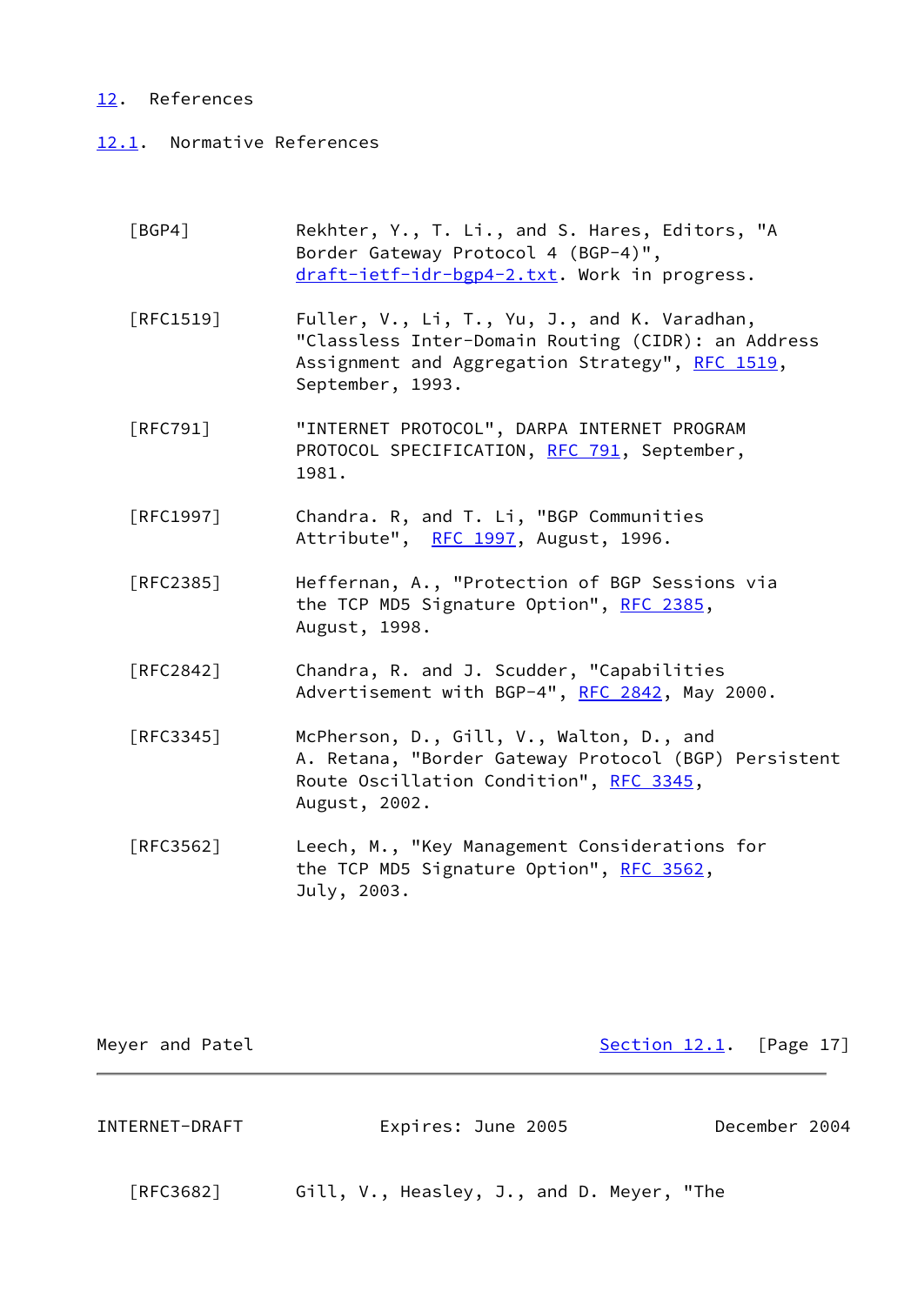| [SOBGP]    | Generalized TTL Security Mechanism (GTSM)", RFC<br>3682, February, 2004.<br>White, R., "Architecture and Deployment<br>Considerations for Secure Origin BGP (soBGP)",<br>draft-white-sobgp-architecture-00.txt. Work in<br>Progress. |
|------------|--------------------------------------------------------------------------------------------------------------------------------------------------------------------------------------------------------------------------------------|
| [BGP_VULN] | Murphy, S., "BGP Security Vulnerabilities Analysis",<br>draft-ietf-idr-bgp-vuln-01.txt. Work in progress                                                                                                                             |

<span id="page-19-1"></span> [SBGP] Lynn, C., Mikkelson, J., and K. Seo, "Secure BGP S-BGP", Internet-Draft, Work in Progress.

# <span id="page-19-0"></span>[12.2](#page-19-0). Informative References

| [RFC854]                         | Postel, J. and J. Reynolds, "TELNET PROTOCOL<br>SPECIFICATION", RFC 854, May, 1983.                                           |
|----------------------------------|-------------------------------------------------------------------------------------------------------------------------------|
| $\lceil \mathsf{RFC1105} \rceil$ | Lougheed, K., and Y. Rekhter, "Border Gateway<br>Protocol BGP", RFC 1105, June 1989.                                          |
| $\lceil \mathsf{RFC1163} \rceil$ | Lougheed, K., and Rekhter, Y, "Border Gateway<br>Protocol BGP", RFC 1105, June 1990.                                          |
| $\lceil$ RFC1264]                | Hinden, R., "Internet Routing Protocol<br>Standardization Criteria", RFC 1264, October 1991.                                  |
| $\lceil$ RFC1267]                | Lougheed, K., and Rekhter, Y, "Border Gateway<br>Protocol 3 (BGP-3)", RFC 1105, October 1991.                                 |
| [RFC1771]                        | Rekhter, Y., and T. Li, "A Border Gateway<br>Protocol 4 (BGP-4)", RFC 1771, March 1995.                                       |
| [RFC1772]                        | Rekhter, Y., and P. Gross, Editors, "Application<br>of the Border Gateway Protocol in the Internet",<br>RFC 1772, March 1995. |
| $\lceil \mathsf{RFC1774} \rceil$ | Traina, P., "BGP-4 protocol analysis",<br>RFC 1774, March, 1995.                                                              |
| [RFC2622]                        | Alaettinoglu, C., et. al., "Routing Policy<br>Specification Language (RPSL)" RFC 2622, May,<br>1998.                          |

Meyer and Patel **[Section 12.2](#page-19-0).** [Page 18]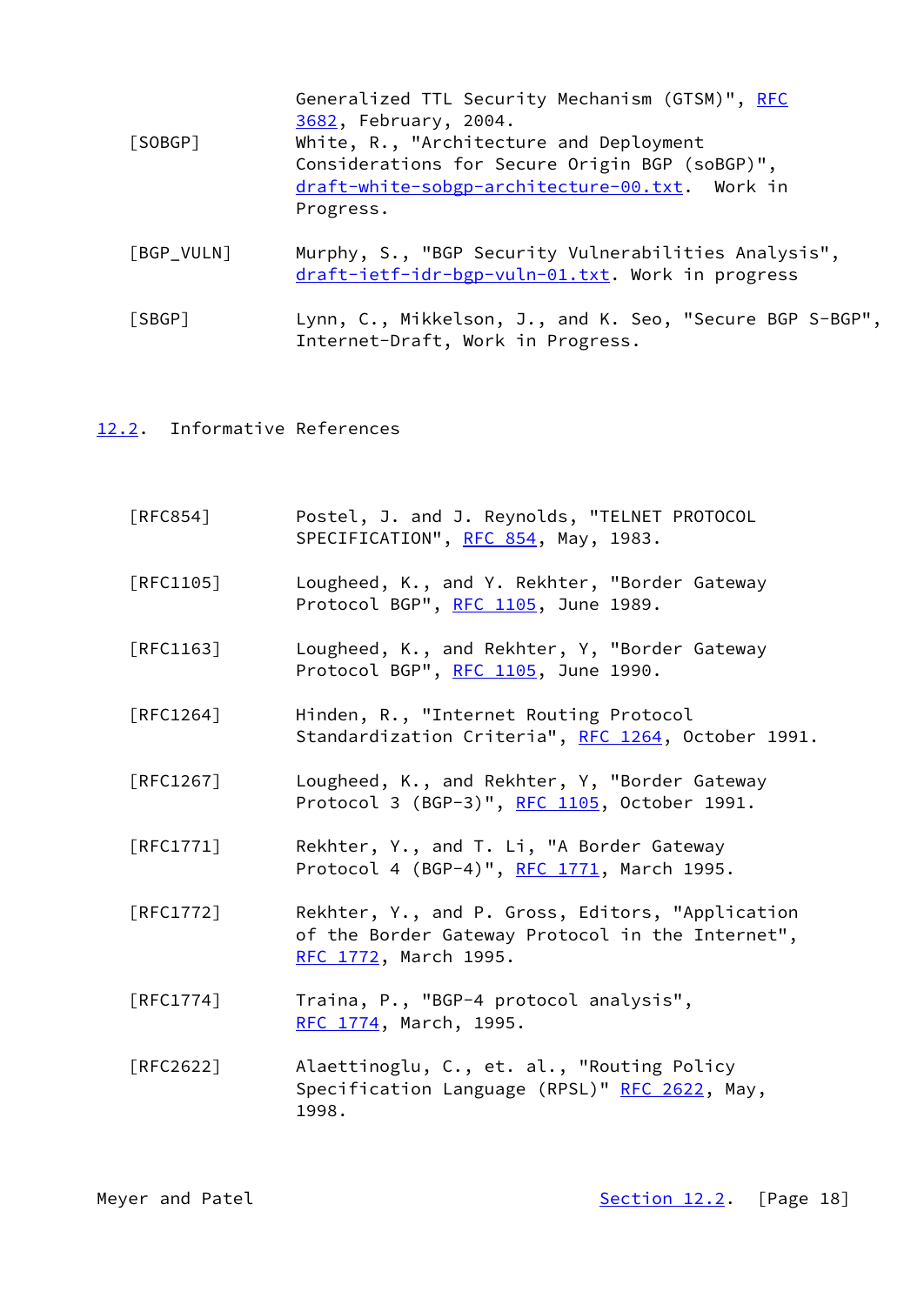<span id="page-20-1"></span>

| INTERNET-DRAFT | Expires: June 2005                                                                              | December 2004 |  |
|----------------|-------------------------------------------------------------------------------------------------|---------------|--|
| [RFC2406]      | Kent, S., Atkinson, R., "IP Encapsulating Security<br>Payload (ESP)", RFC 2406, November, 1998. |               |  |
| [ROUTEVIEWS]   | Meyer, D., "The Route Views Project",<br>http://www.routeviews.org                              |               |  |

<span id="page-20-2"></span><span id="page-20-0"></span>[13.](#page-20-0) Author's Addresses

 David Meyer Email: dmm@1-4-5.net

 Keyur Patel Cisco Systems Email: keyupate@cisco.com

Intellectual Property Statement

 The IETF takes no position regarding the validity or scope of any Intellectual Property Rights or other rights that might be claimed to pertain to the implementation or use of the technology described in this document or the extent to which any license under such rights might or might not be available; nor does it represent that it has made any independent effort to identify any such rights. Information on the procedures with respect to rights in RFC documents can be found in [BCP 78](https://datatracker.ietf.org/doc/pdf/bcp78) and [BCP 79](https://datatracker.ietf.org/doc/pdf/bcp79).

 Copies of IPR disclosures made to the IETF Secretariat and any assurances of licenses to be made available, or the result of an attempt made to obtain a general license or permission for the use of such proprietary rights by implementers or users of this specification can be obtained from the IETF on-line IPR repository at <http://www.ietf.org/ipr>.

 The IETF invites any interested party to bring to its attention any copyrights, patents or patent applications, or other proprietary rights that may cover technology that may be required to implement this standard. Please address the information to the IETF at ietf-ipr@ietf.org.

Disclaimer of Validity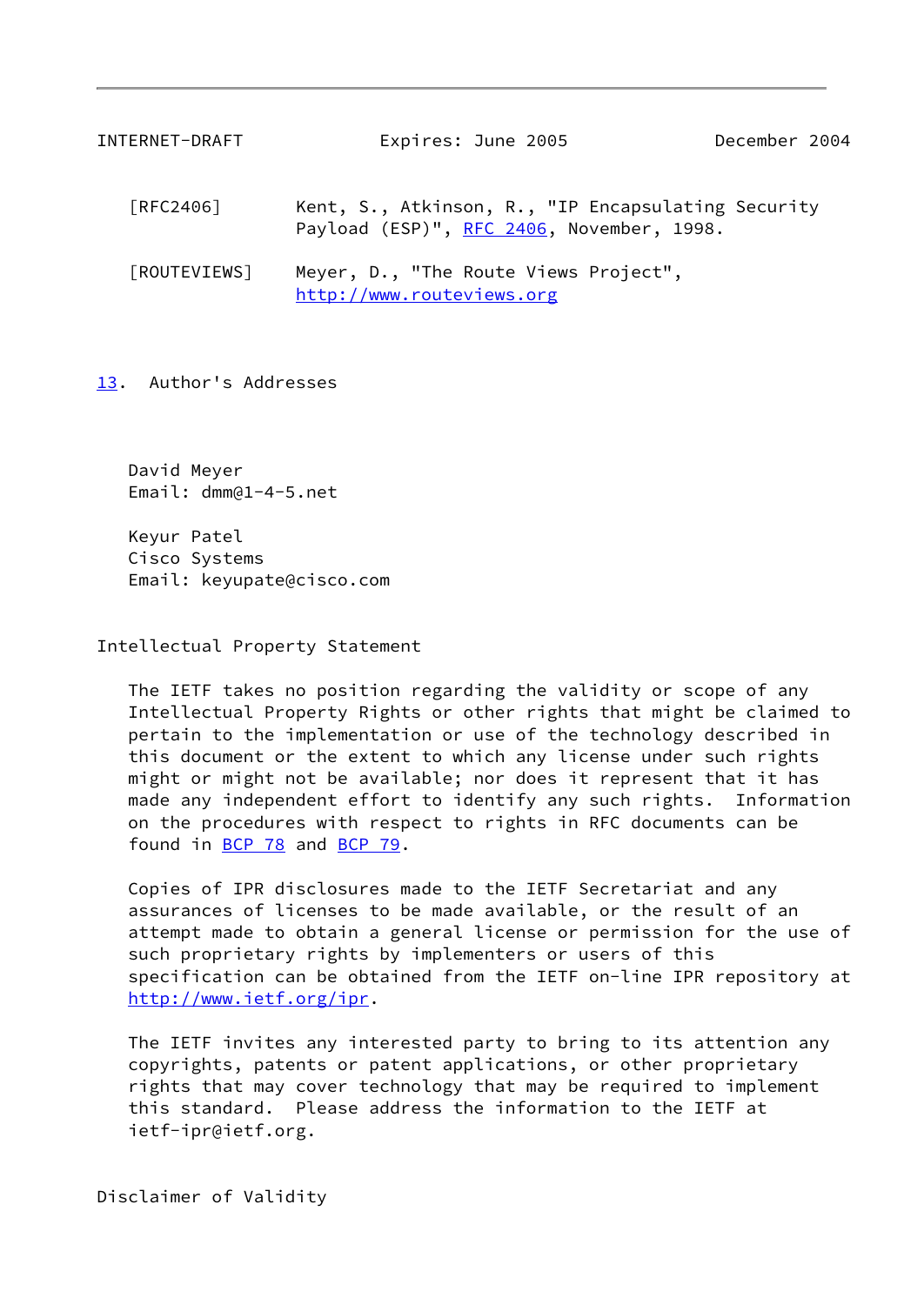This document and the information contained herein are provided on an

Meyer and Patel [Section 13.](#page-20-0) [Page 19]

INTERNET-DRAFT Expires: June 2005 December 2004

 "AS IS" basis and THE CONTRIBUTOR, THE ORGANIZATION HE/SHE REPRESENTS OR IS SPONSORED BY (IF ANY), THE INTERNET SOCIETY AND THE INTERNET ENGINEERING TASK FORCE DISCLAIM ALL WARRANTIES, EXPRESS OR IMPLIED, INCLUDING BUT NOT LIMITED TO ANY WARRANTY THAT THE USE OF THE INFORMATION HEREIN WILL NOT INFRINGE ANY RIGHTS OR ANY IMPLIED WARRANTIES OF MERCHANTABILITY OR FITNESS FOR A PARTICULAR PURPOSE.

Copyright Statement

 Copyright (C) The Internet Society (2004). This document is subject to the rights, licenses and restrictions contained in [BCP 78](https://datatracker.ietf.org/doc/pdf/bcp78), and except as set forth therein, the authors retain all their rights.

Acknowledgment

 Funding for the RFC Editor function is currently provided by the Internet Society.